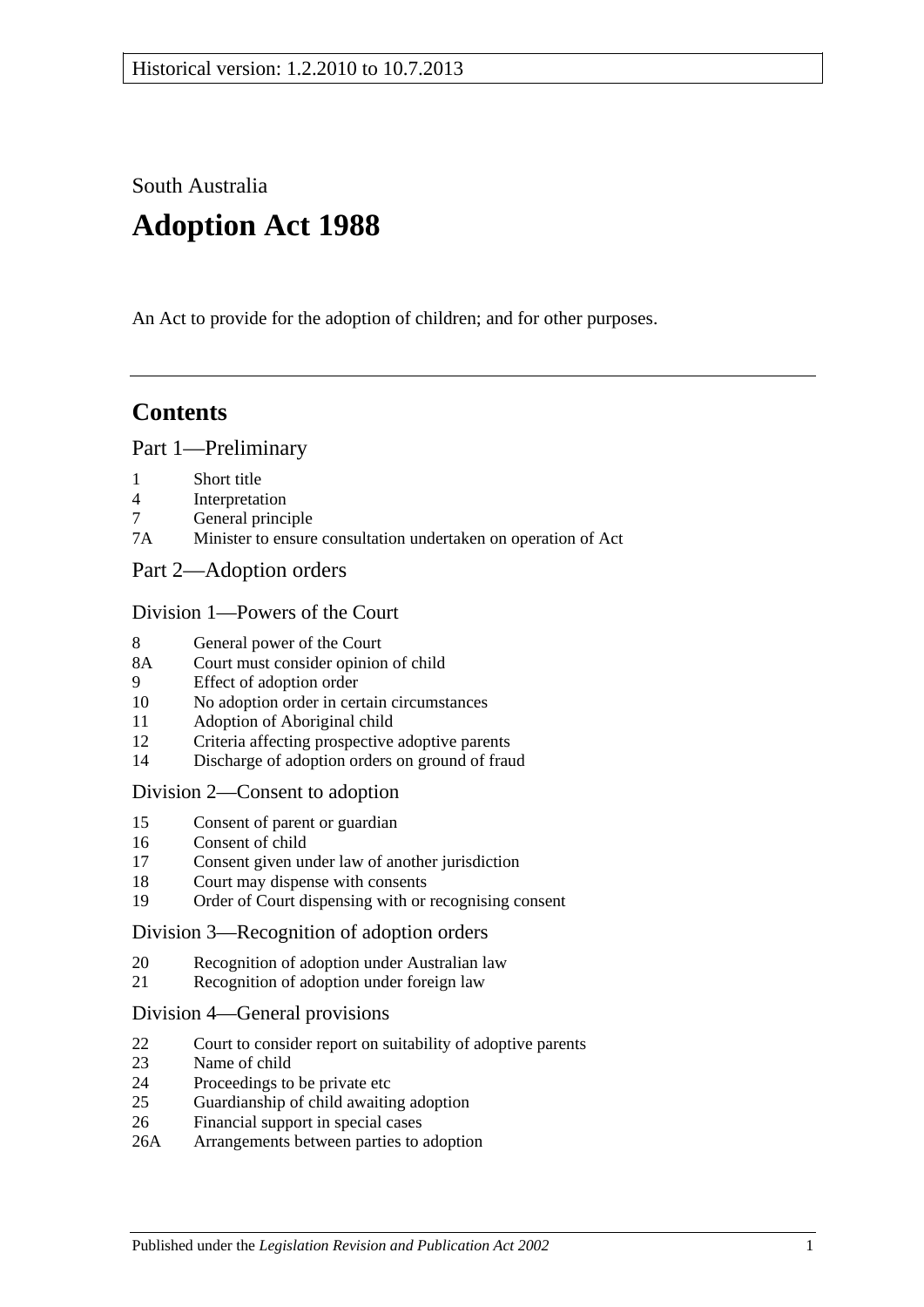# [Part 2A—Open adoptions](#page-11-0)

- 27 [Right to obtain information once adopted person turns 18](#page-11-1)
- 27A [Information may be provided earlier, in the Chief Executive's discretion](#page-12-0)
- 27B [Limitation of right to obtain information where adoption occurred before commencement](#page-12-1)  [of Act](#page-12-1)
- 27C [Interviews](#page-13-0)
- 27D [Minister's power to authorise disclosure](#page-13-1)
- 27E [Requirement for consent is waived on death](#page-13-2)

#### [Part 3—Miscellaneous](#page-13-3)

- 28 [Certain agreements illegal](#page-13-4)
- 29 [Negotiations for adoption](#page-13-5)
- 30 [Enticing child away](#page-14-0)
- 31 [Publication of names etc of persons involved in proceedings](#page-14-1)
- 32 [Publication of certain material related to adoption](#page-14-2)
- 33 [False or misleading statements](#page-15-0)
- 34 [Impersonation](#page-15-1)
- 35 [Presenting forged consent](#page-15-2)
- 36 [Confidentiality](#page-15-3)
- 37 [Offences](#page-15-4)
- 38 [Age](#page-15-5)
- 39 [Intervention in proceedings](#page-15-6)
- 40 [Costs](#page-16-0)
- 41 [Registration](#page-16-1)
- 42 [Regulations](#page-16-2)

[Legislative history](#page-18-0)

# <span id="page-1-0"></span>**The Parliament of South Australia enacts as follows:**

# **Part 1—Preliminary**

#### <span id="page-1-1"></span>**1—Short title**

This Act may be cited as the *Adoption Act 1988*.

## <span id="page-1-2"></span>**4—Interpretation**

(1) In this Act, unless the contrary intention appears—

*adoptive parent*, of a child, means a person who has adopted the child in accordance with the provisions of this Act or who is recognised under this Act as having adopted the child;

*Australian law* means a law of the Commonwealth or of a State or Territory of the Commonwealth;

*birth parent*, of a child, means—

- (a) the woman who gave birth to the child; or
- (b) the man who—
	- (i) acknowledges paternity of the child; or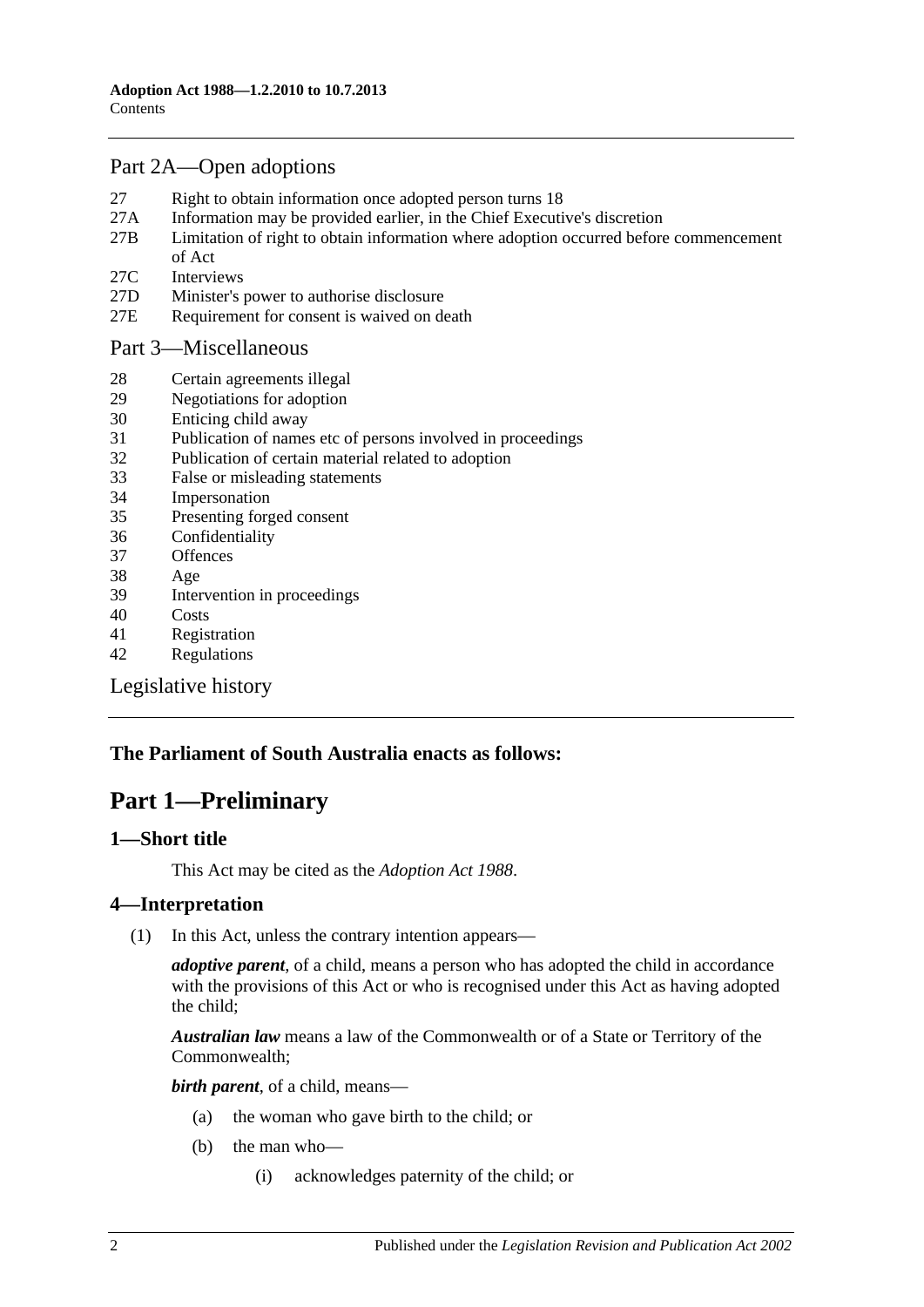(ii) where paternity has not been acknowledged by anyone or is in dispute—has been found to be the father by a court (whether of this or any other jurisdiction) or has been adjudged to be the father under the *[Family Relationships Act](http://www.legislation.sa.gov.au/index.aspx?action=legref&type=act&legtitle=Family%20Relationships%20Act%201975) 1975* or any corresponding law of another jurisdiction;

*Chief Executive* means the chief executive of the administrative unit of the Public Service that is, under the Minister, responsible for the administration of this Act;

*child* means a person who has not attained the age of 18 years;

*child born outside lawful marriage* includes a child born to a lawfully married woman of which her husband is not the father;

*the Convention* means the *Hague Convention on Protection of Children and Cooperation in respect of Intercountry Adoption* done at The Hague on 29 May 1993;

*Convention country* means a country outside Australia in respect of which the Convention has entered into force, but does not include any country in respect of which Australia has raised an objection in accordance with Article 44 of the Convention;

*the Court* means the *Youth Court of South Australia*;

*Family Law Act 1975* means the *Family Law Act 1975* (Cwth), as amended from time to time;

*guardian*, of a child, means a person (other than the Chief Executive) who is the legal guardian of the child or has the legal custody of the child or any other person who stands *in loco parentis* to the child and has done so for a significant length of time;

*marriage relationship* means the relationship between two persons cohabiting as husband and wife or *de facto* husband and wife;

*relative*, of a person, means a grandparent, brother, sister, uncle or aunt of the person, whether the relationship is of the whole blood or half blood or by affinity.

- (1a) For the purposes of this Act, the Court must be constituted of a Judge, or a magistrate and special justice.
- (1b) If the Court is constituted of a magistrate and special justice—
	- (a) questions of law or procedure will be determined by the magistrate; and
	- (b) other questions will be decided by agreement unless no agreement can be reached, in which case, the decision of the magistrate will be the decision of the Court.
- (2) For the purposes of this Act, a person will be regarded as an Aboriginal if—
	- (a) the person is descended from an Aboriginal or Torres Strait Islander; and
	- (b) the person regards himself or herself as an Aboriginal or Torres Strait Islander or, if the person is a young child, at least one of the parents regards the child as an Aboriginal or Torres Strait Islander; and
	- (c) the person is accepted as an Aboriginal or Torres Strait Islander by an Aboriginal or Torres Strait Island community.
- (3) If a man and woman are married according to Aboriginal tradition, they will be regarded as husband and wife for the purposes of this Act.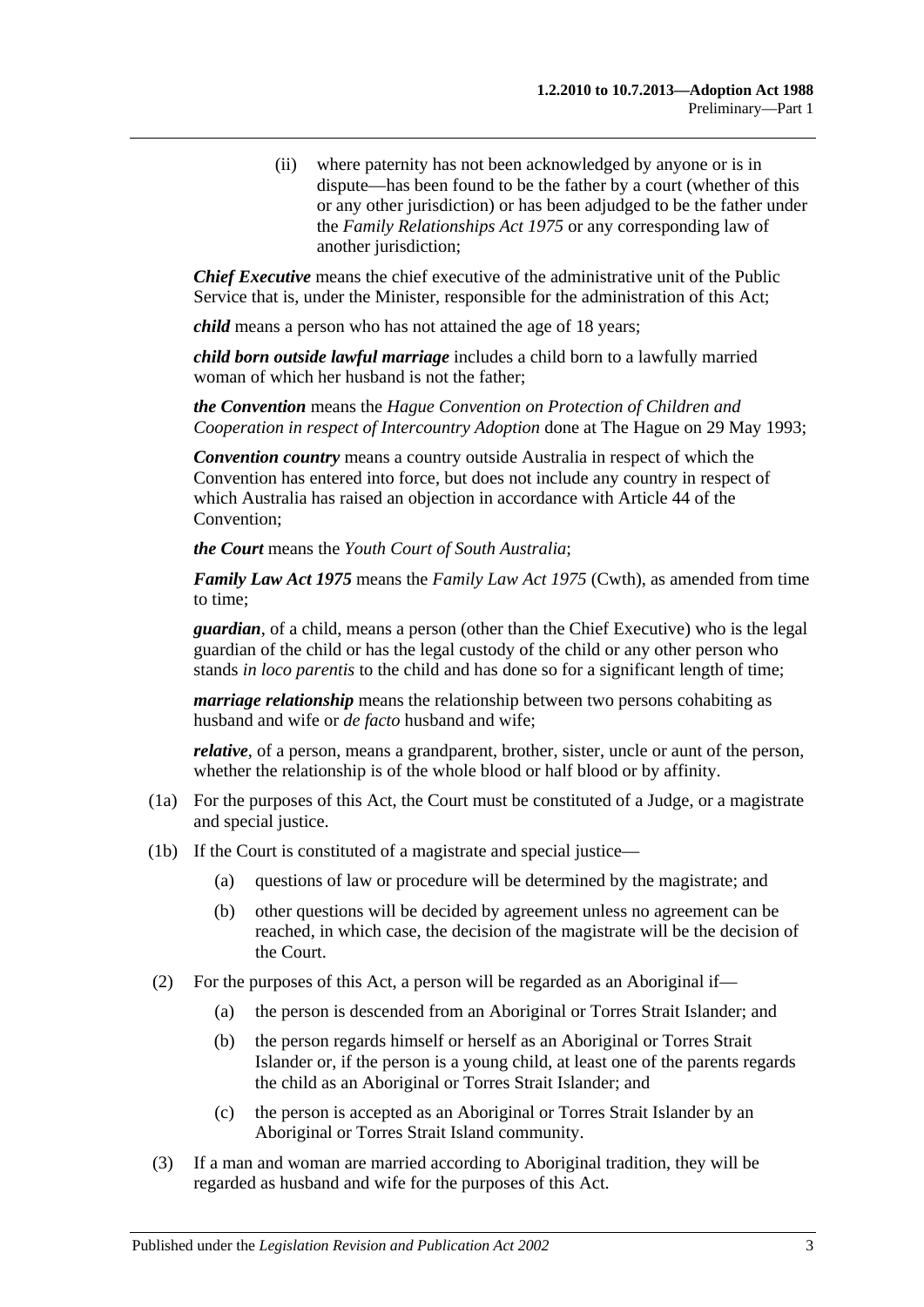- (4) A reference in this Act to publication in the news media is a reference to publication—
	- (a) by radio or television; or
	- (b) by newspaper or other periodical publication; or
	- (c) by public exhibition.

## <span id="page-3-0"></span>**7—General principle**

In all proceedings under this Act, the welfare of the child to whom the proceedings relate must be regarded as the paramount consideration.

#### <span id="page-3-1"></span>**7A—Minister to ensure consultation undertaken on operation of Act**

The Minister must ensure that regular consultation is undertaken with representatives of organisations with a special interest in the adoption of children and any other interested persons in relation to the operation of this Act.

# <span id="page-3-2"></span>**Part 2—Adoption orders**

# <span id="page-3-3"></span>**Division 1—Powers of the Court**

## <span id="page-3-4"></span>**8—General power of the Court**

- (1) Subject to any law of the Commonwealth, the Court has power to make orders for the adoption of children.
- (2) The Court cannot make an order for adoption except—
	- (a) in relation to a child who is in the State; and
	- (b) in favour of a person or persons who are resident or domiciled in the State.
- (3) If in proceedings for an adoption order the necessary territorial nexus with the State is established as at the date of commencement of the proceedings or some other date following within 21 days of that date, it will be presumed that the nexus continues in the absence of proof to the contrary.

## <span id="page-3-5"></span>**8A—Court must consider opinion of child**

- (1) Before making an order for the adoption of a child of or over 5 years of age, the Court must interview the child to determine what the child's opinion is in relation to the proposed order (unless satisfied that the child is intellectually incapable of expressing an opinion).
- (2) An interview under this section must not be conducted in the presence of any party to the adoption.
- (3) In determining whether to make an order for adoption of a child the Court must take into account any opinion expressed by the child in an interview under this section.
- (4) The Court may determine the weight to be given to an opinion expressed by a child in an interview under this section, taking into account the age of the child and any other factors the Court considers relevant.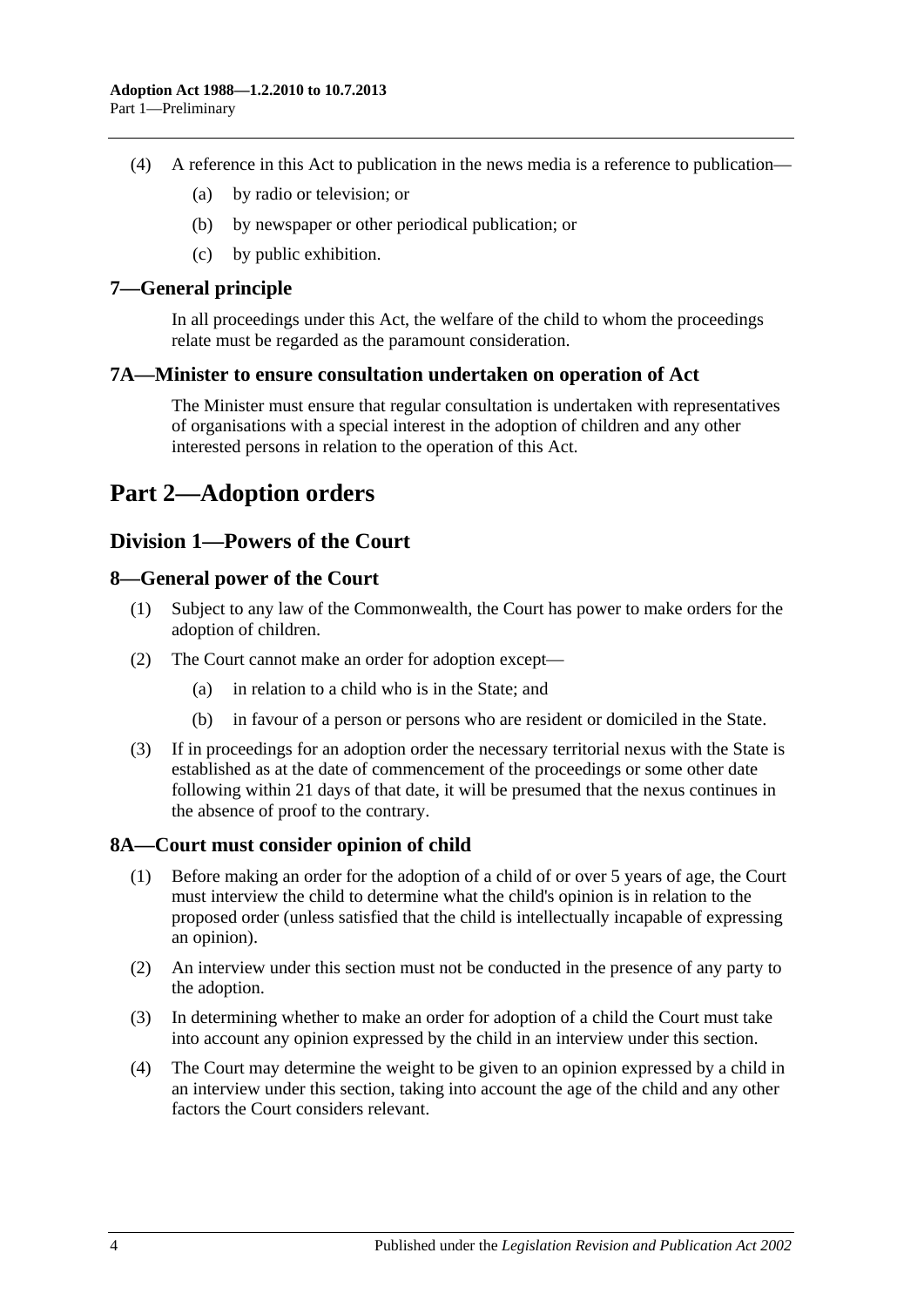## <span id="page-4-0"></span>**9—Effect of adoption order**

- (1) Subject to this section, where an adoption order is made, the adopted child becomes in contemplation of law the child of the adoptive parents and ceases to be the child of any previous birth or adoptive parents.
- (2) If an adoption order is made in favour of a person who is cohabiting with a birth or adoptive parent of the child in a marriage relationship, the relationship of that parent to the child is not affected by the order.
- (3) Where—
	- (a) one of the birth or adoptive parents of a child dies; and
	- (b) the surviving parent cohabits with another person in a marriage relationship; and
	- (c) the child is adopted by that other person,

the adoption does not exclude rights of inheritance from or through the deceased parent.

- (3a) The making of an adoption order in relation to a child does not affect any vested or contingent proprietary right acquired by the child before the making of the adoption order.
- (4) Where an order for the adoption of a child is made, any previous order for the adoption or guardianship of the child ceases to have effect.

## <span id="page-4-1"></span>**10—No adoption order in certain circumstances**

- (1) The Court will not make an adoption order in favour of—
	- (a) a person who is cohabiting with a birth or adoptive parent of the child in a marriage relationship; or
	- (b) a relative of the child, either solely or jointly with any other person,

unless satisfied that adoption is clearly preferable, in the interests of the child, to any alternative order that may be made under the laws of the State or the Commonwealth.

(2) The Court will not consider an application for adoption made by or on behalf of a person who is cohabiting with a birth or adoptive parent of the child in a marriage relationship unless the Family Court of Australia has given that person leave to proceed with the application for adoption under section 60G of the *Family Law Act 1975*.

# <span id="page-4-2"></span>**11—Adoption of Aboriginal child**

- (1) The Court will not make an order for the adoption of an Aboriginal child unless satisfied that adoption is clearly preferable, in the interests of the child, to any alternative order that may be made under the laws of the State or the Commonwealth.
- (2) Subject to [subsection](#page-5-4) (3), an order for the adoption of an Aboriginal child will not be made except in favour of a member of the child's Aboriginal community who has the correct relationship with the child in accordance with Aboriginal customary law or, if there is no such person seeking to adopt the child, some other Aboriginal person.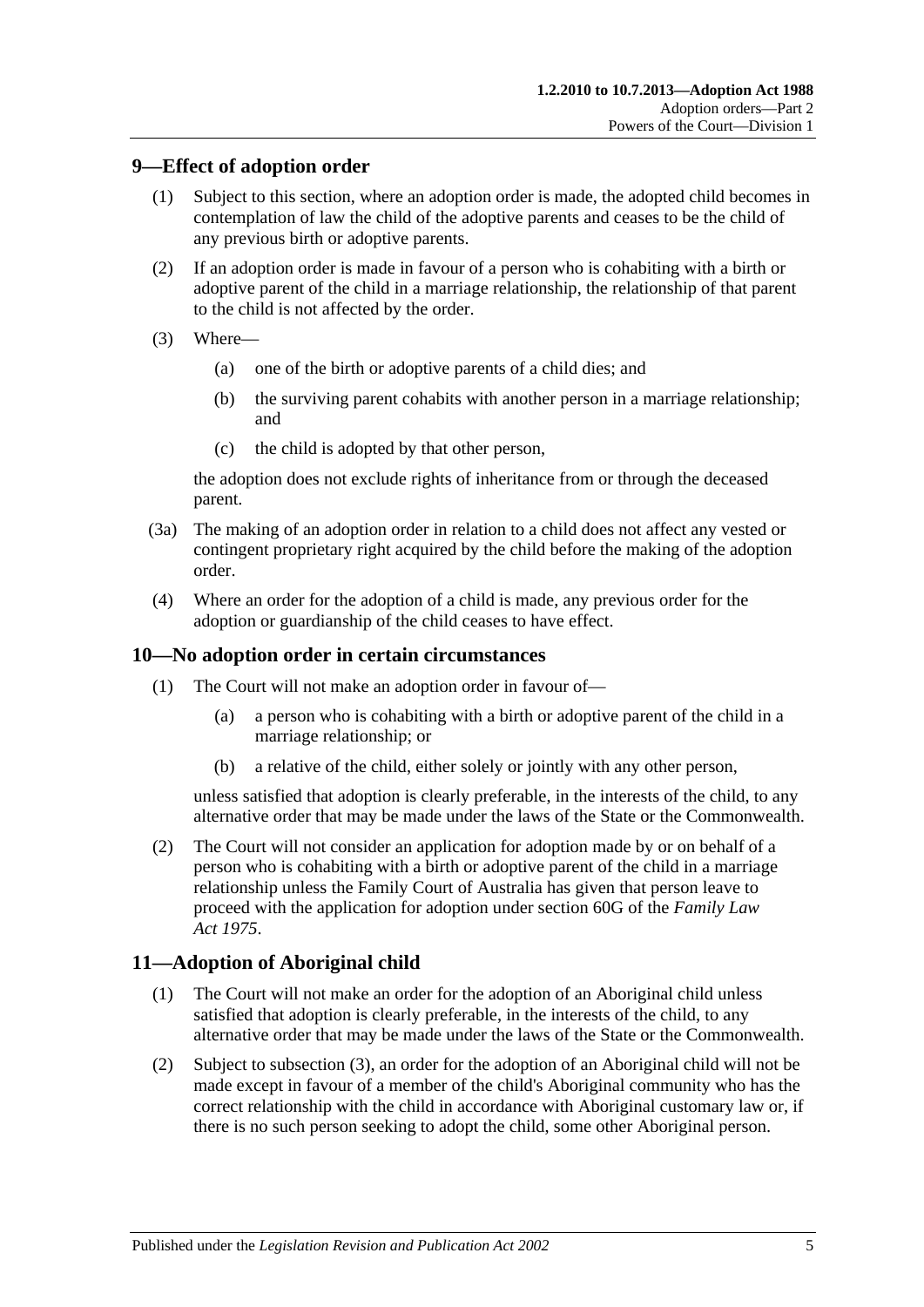- <span id="page-5-4"></span>(3) An order for the adoption of an Aboriginal child may be made in favour of a person who is not an Aboriginal person if the Court is satisfied—
	- (a) that there are special circumstances justifying the making of the order; and
	- (b) that the child's cultural identity with the Aboriginal people will not be lost in consequence of the adoption.

## <span id="page-5-0"></span>**12—Criteria affecting prospective adoptive parents**

- (1) Subject to this section, an adoption order will not be made except in favour of two persons who have been cohabiting together in a marriage relationship for a continuous period of at least five years.
- (2) An adoption order may be made in favour of two persons who have been cohabiting together in a marriage relationship for a continuous period of less than five years if the Court is satisfied that there are special circumstances justifying the making of the order.
- <span id="page-5-5"></span>(3) An adoption order may be made in favour of one person where—
	- (a) that person has cohabited with a birth or adoptive parent of the child in a marriage relationship for a continuous period of at least five years; or
	- (b) the Court is satisfied that there are special circumstances justifying the making of the order.
- (4) Where two persons are cohabiting in a marriage relationship, an adoption order will not be made except in favour of both or in the circumstances described in [subsection](#page-5-5) (3)(a).
- (5) An adoption order will not be made in favour of a person who is lawfully married but not cohabiting with his or her spouse unless the Court is satisfied, after interviewing the spouse of the person in private, that the spouse consents to the adoption.

# <span id="page-5-1"></span>**14—Discharge of adoption orders on ground of fraud**

- (1) The Court may discharge an adoption order if it appears that the order was obtained by fraud, duress or other improper means.
- (2) The Court may, on discharging an adoption order, make any consequential orders that may be necessary or desirable in the circumstances of the case.

# <span id="page-5-2"></span>**Division 2—Consent to adoption**

## <span id="page-5-3"></span>**15—Consent of parent or guardian**

- (1) Subject to this section, an adoption order will not be made unless each person who is a parent or guardian of the child has consented to the adoption (whether the parent or guardian is present in Australia or not).
- (2) The mother of a child cannot consent to the adoption of the child until 5 days after the birth of the child and, subject to [subsection](#page-6-1) (3), a mother's consent given more than 5 but less than 14 days after the birth of the child will not be recognised as a valid consent to the child's adoption.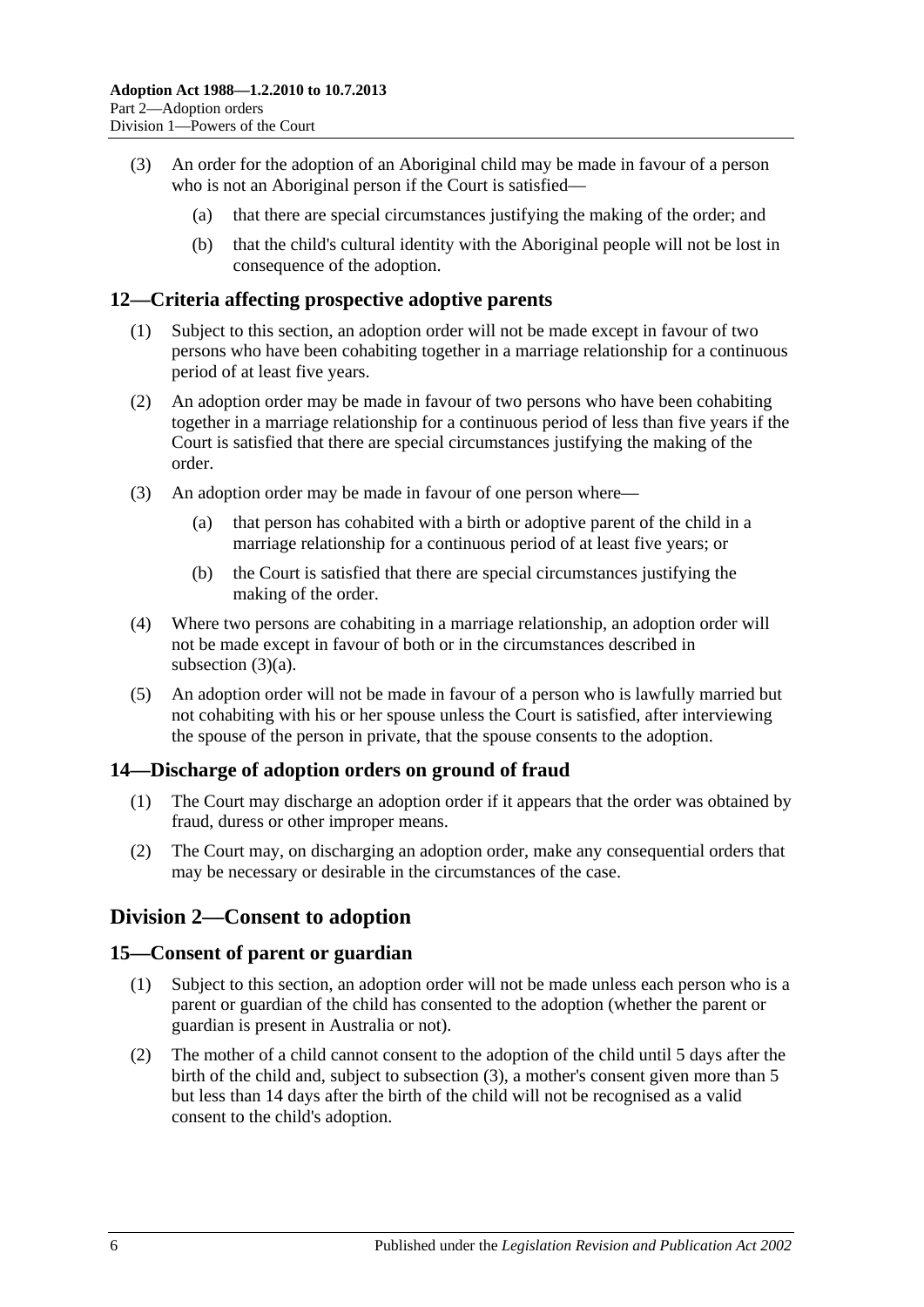- <span id="page-6-1"></span>(3) The Court may recognise the validity of a consent of a mother given more than 5 but less than 14 days after the birth of the child, if satisfied—
	- (a) that there were special circumstances justifying the giving of consent less than 14 days after the birth of the child; and
	- (b) that the mother was able to exercise a rational judgment on the question of consent.
- (4) The consent of a parent or guardian—
	- (a) may be in general terms, authorising the adoption of the child by any persons in whose favour an order may be made; or
	- (b) may be limited, authorising the adoption of the child—
		- (i) by a relative of the child; or
		- (ii) by a person who has been appointed a guardian of the child by a court; or
		- (iii) by a person who is cohabiting with a parent of the child in a marriage relationship; or
		- (iv) by a person in whose care the child has been placed by the Chief Executive, either solely or jointly with any other person.
- (5) The consent of a parent or guardian—
	- (a) must be in writing; and
	- (b) must (except where the Minister or the Chief Executive is the guardian)—
		- (i) be witnessed in accordance with the regulations; and
		- (ii) be endorsed by a person authorised by the Chief Executive with a statement to the effect that the parent or guardian has been counselled by that person at least three days before the giving of consent and appears to understand the consequences of adoption and the procedures for revoking the consent.
- (6) The consent of a parent or guardian may be revoked by written notice of revocation served personally or by post on the Chief Executive within 25 days or, with the approval of the Chief Executive given within that period of 25 days, 39 days, of the date of the consent.
- (7) The consent of the father of a child born outside lawful marriage is not required unless his paternity is recognised under the law of this State but if it appears to the Court that a particular person may be able to establish paternity of the child (not being a person whose paternity arises from unlawful sexual intercourse with the mother), the Court will not proceed to make an adoption order without allowing that person a reasonable opportunity to establish paternity.

## <span id="page-6-0"></span>**16—Consent of child**

- (1) An adoption order will not be made in relation to a child over the age of 12 years unless—
	- (a) the child has consented to the adoption; and
	- (b) 25 days have elapsed since the giving of consent; and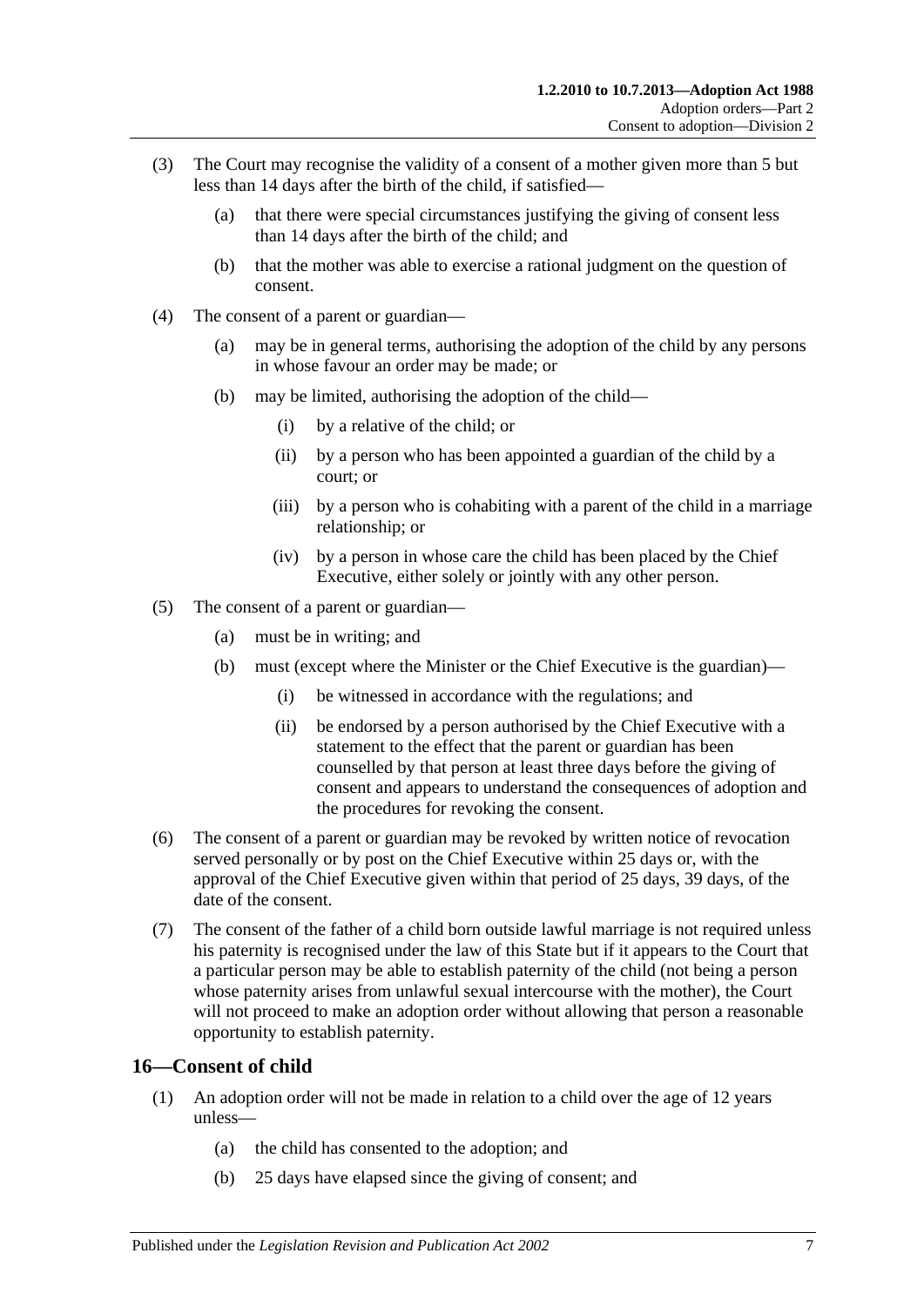- (c) the Court is satisfied, after interviewing the child in private, that the child's consent is genuine and the child does not wish to revoke it.
- (2) The consent of a child—
	- (a) must be in writing; and
	- (b) must be witnessed in accordance with the regulations; and
	- (c) must be endorsed by an officer authorised by the Chief Executive to make such an endorsement with a statement to the effect that the child has been counselled by that person.

#### <span id="page-7-0"></span>**17—Consent given under law of another jurisdiction**

- (1) A consent to the adoption of a child given by a person in accordance with the law of another State or of a Territory of the Commonwealth will be regarded as a consent given by the person in accordance with this Act.
- (2) Subject to any law of the Commonwealth, the requirements of this Act relating to consent to adoption will be taken to have been complied with in relation to the adoption of a child from a Convention country if the laws of that country relating to consent to such an adoption have been complied with.

#### <span id="page-7-1"></span>**18—Court may dispense with consents**

- (1) The Court may dispense with the consent of a person (other than the child) to an adoption where it appears to the Court—
	- (a) that the person cannot, after reasonable inquiry, be found or identified; or
	- (b) that the person is in such a physical or mental condition as not to be capable of properly considering the question of consent; or
	- (c) that the person has abandoned, deserted or persistently neglected or ill-treated the child; or
	- (d) that the person has, for a period of not less than one year, failed, without reasonable excuse, to discharge the obligations of a parent or guardian of the child; or
	- (e) that there are other circumstances by reason of which the consent may properly be dispensed with.
- (2) The Court may dispense with the consent of a child to an adoption where it appears to the Court that the child is intellectually incapable of giving consent.
- (3) An application may be made under this section by the Chief Executive or a party to the adoption (including the child).

#### <span id="page-7-3"></span><span id="page-7-2"></span>**19—Order of Court dispensing with or recognising consent**

(1) In order to facilitate arrangements for the adoption of a child, the Court may, on application by or on behalf of the Chief Executive, make an order dispensing with or recognising the validity of a consent under this Division before an application for an adoption order has been made and any such order has effect for the purposes of any application for an adoption order that may subsequently be made under this Act.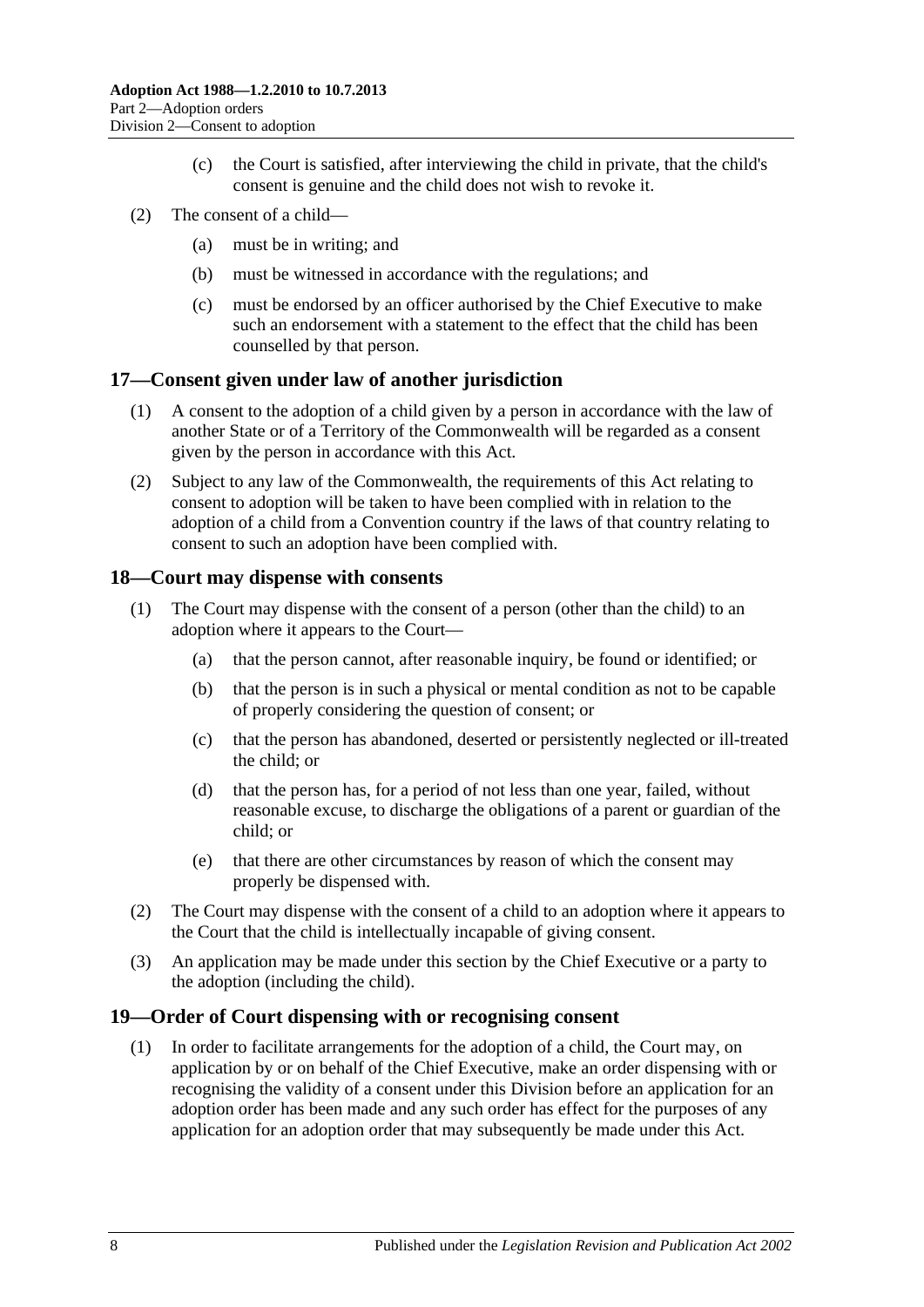(2) An order made under [subsection](#page-7-3) (1) may, on the application of the Chief Executive or of the person whose consent was in question, be revoked by the Court at any time before the making of an adoption order in respect of the child.

# <span id="page-8-0"></span>**Division 3—Recognition of adoption orders**

## <span id="page-8-1"></span>**20—Recognition of adoption under Australian law**

An adoption order made (before or after the commencement of this Act) under an Australian law, but not under the law of the State, will be recognised under the law of the State as having the same effect as an adoption order under the law of the State.

## <span id="page-8-2"></span>**21—Recognition of adoption under foreign law**

- (a1) Subject to any law of the Commonwealth, an adoption order made under the law of a Convention country will be recognised under the law of the State as having the same effect as an adoption order under the law of the State.
- (1) An adoption order made (after the commencement of this Act) under the law of any other country outside Australia will be recognised under the law of the State as having the same effect as an adoption order under the law of the State if—
	- (a) the order was made in accordance with the law of that country; and
	- (b) when the order was made, each applicant was domiciled in that country or had been resident in that country for at least 12 months; and
	- (c) the circumstances in which the order was made would, if they had existed in this State, have constituted a sufficient basis for making an adoption order under this Act; and
	- (d) the proceedings in which the order was made involved no denial of natural justice or failure to observe the requirements of substantial justice.
- <span id="page-8-5"></span>(2) The Court may, on the application of an interested person, declare that an adoption order made under the law of a country outside Australia is or is not one that is to be recognised under the law of the State.
- (3) The Attorney-General is entitled to intervene in any proceedings under [subsection](#page-8-5) (2).
- (4) Where immediately before the commencement of this Act an adoption order made under the law of a country outside Australia was recognised as having the same effect as an adoption order made in this State, the order continues to be so recognised.

# <span id="page-8-3"></span>**Division 4—General provisions**

# <span id="page-8-6"></span><span id="page-8-4"></span>**22—Court to consider report on suitability of adoptive parents**

- (1) Before making an order for the adoption of a child, the Court will consider any report prepared by or on behalf of the Chief Executive and submitted to the Court as to—
	- (a) where the Chief Executive is the guardian of the child under [section](#page-9-2) 25—the circumstances of the child; and
	- (b) in any case—the suitability of the prospective adoptive parents and their capacity to care adequately for the child.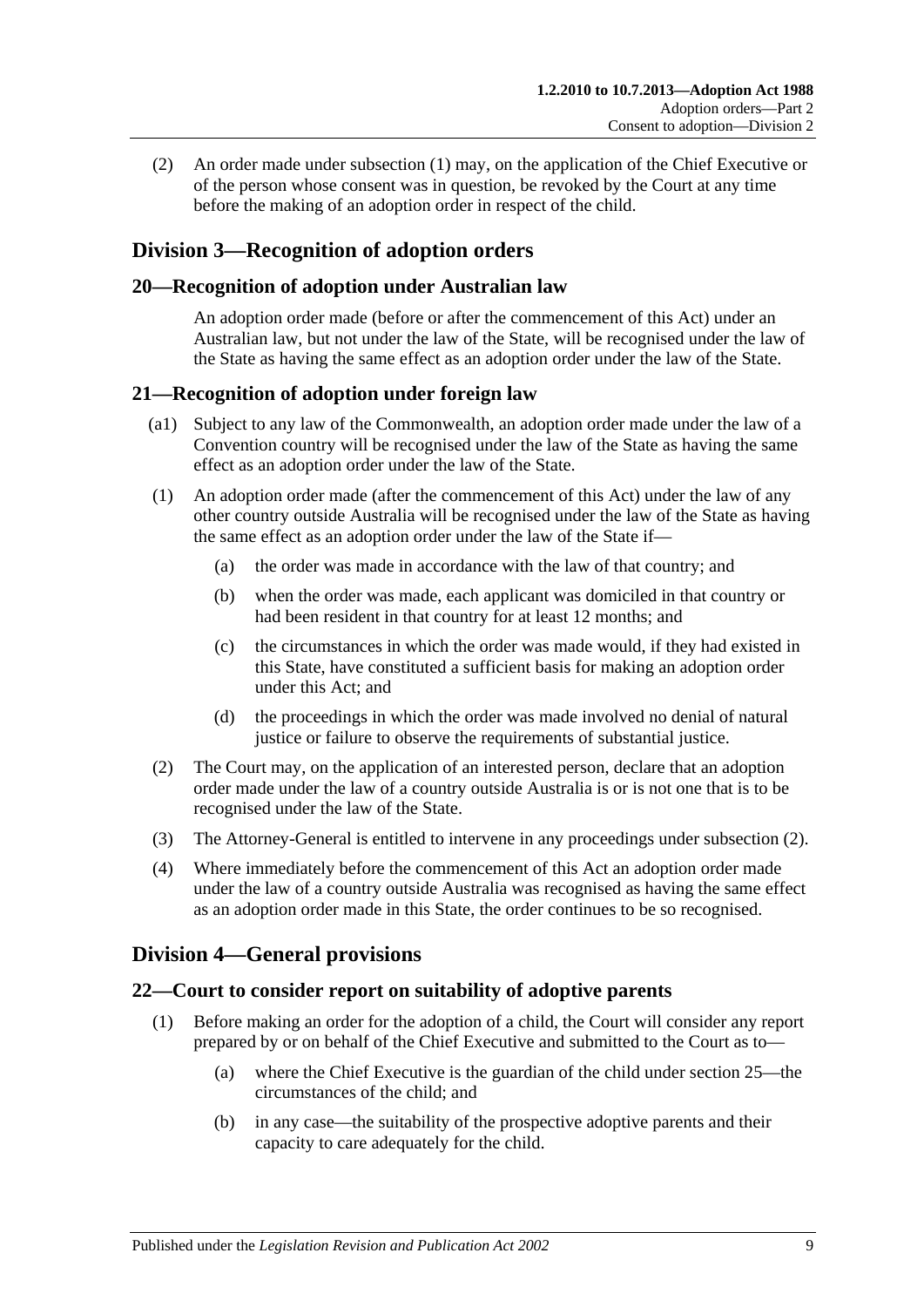- (2) Subject to [subsection](#page-9-3) (3), a copy of a report prepared under [subsection](#page-8-6) (1) will be made available to the prospective adoptive parents.
- <span id="page-9-3"></span>(3) The Court may order that the contents or part of the contents of a report prepared under [subsection](#page-8-6) (1) be suppressed from disclosure to the prospective adoptive parents or any other person.
- (4) The Court may require prospective adoptive parents to submit evidence, to the satisfaction of the Court, of their good health.

# <span id="page-9-0"></span>**23—Name of child**

- (1) Where the Court makes an order for the adoption of a child it may by the same or a subsequent order declare the name by which the child is to be known.
- (2) Before making an order changing the name of a child, the Court should take into account any wishes expressed by the child on the subject.
- (3) The Court will not change the name of a child who is over the age of 12 years unless—
	- (a) the child consents to the change; or
	- (b) the child is intellectually incapable of consenting.
- (4) An order under this section does not prevent a subsequent change of name in accordance with the law of the State.

## <span id="page-9-1"></span>**24—Proceedings to be private etc**

- (1) An application for an adoption order will not be heard in an open court.
- (2) Except as authorised by the Court, the records of proceedings for an adoption order will not be open to inspection.

## <span id="page-9-2"></span>**25—Guardianship of child awaiting adoption**

- <span id="page-9-4"></span>(1) Where—
	- (a) each parent or guardian of a child has consented to the adoption of the child in general terms or such consent has been dispensed with; or
	- (b) it is intended that an order for the adoption of a child be sought under this Act and arrangements are complete for the transfer of guardianship of the child from an officer of another State or a Territory of the Commonwealth whose functions correspond to those of the Chief Executive to the Chief Executive,

the Chief Executive is the guardian of the child, for all purposes except the giving of consent to the adoption of the child, to the exclusion of all other persons until—

- (c) an adoption order is made in respect of the child; or
- (d) a consent referred to in [paragraph](#page-9-4) (a) is lawfully revoked; or
- (e) the child is placed in the custody or under the guardianship of a person by order of a court; or
- (f) the Chief Executive orders, in writing, that the child be placed in the custody of a parent of the child.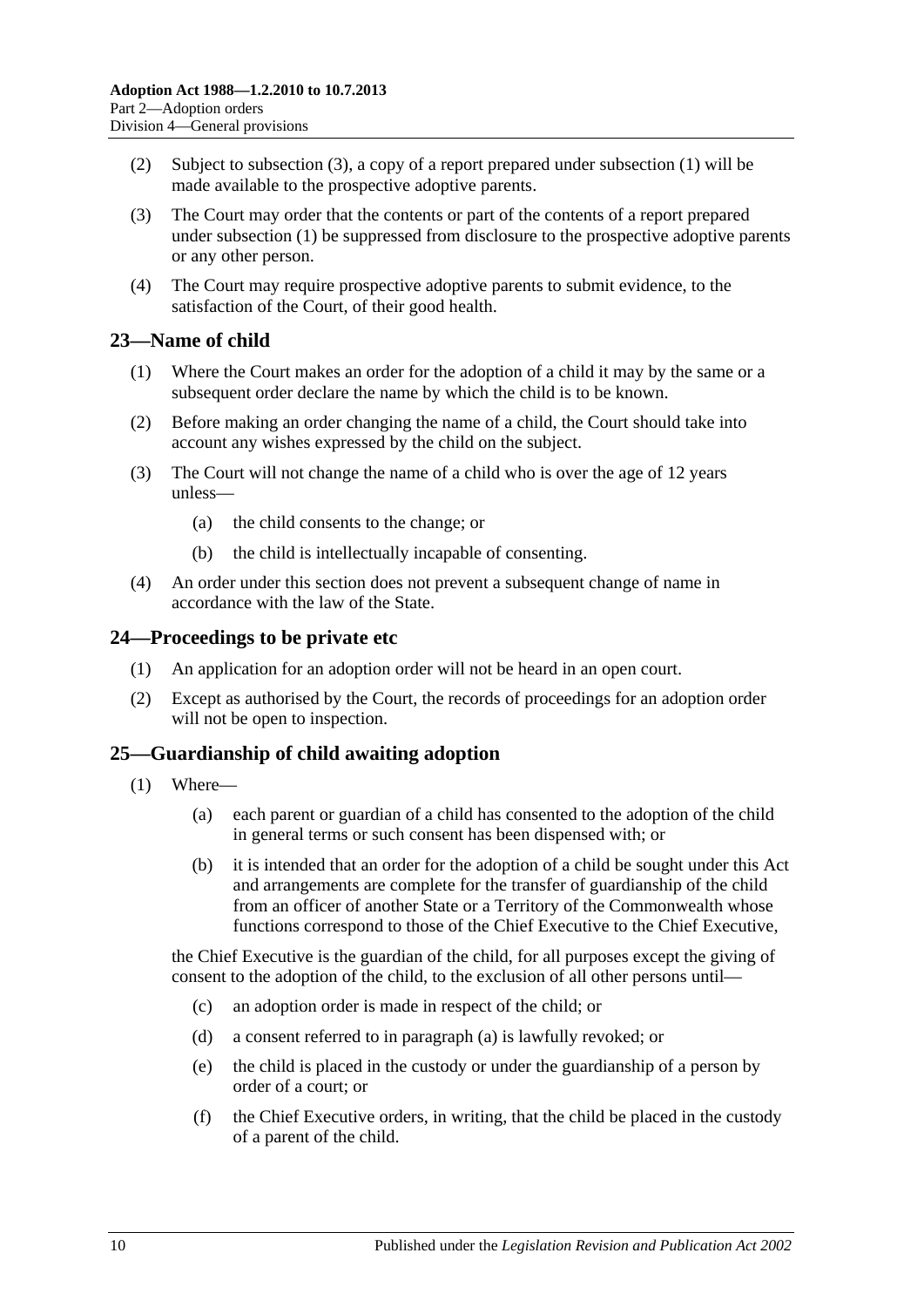- (2) The Chief Executive may, by agreement with some suitable person (including a parent of the child) and on such conditions as the Chief Executive considers appropriate, place a child of whom the Chief Executive is the guardian under this section in the care of that person.
- (3) The fact that the Chief Executive is the guardian of a child under this section does not affect the liability of any person to maintain the child.
- (4) This section does not apply to a child who is under the guardianship of the Minister.

# <span id="page-10-0"></span>**26—Financial support in special cases**

Where—

- (a) a child suffers from some physical or mental disability; or
- (b) a child, for some other reason, requires special care,

the Minister may enter into an arrangement with prospective adoptive parents to contribute to the support of the child after the making of an adoption order.

## <span id="page-10-1"></span>**26A—Arrangements between parties to adoption**

- (1) If a party to the adoption or proposed adoption of a child wishes to enter into an arrangement with another party to the adoption for the provision of information, contact or any other matters related to the welfare of the child, or to vary such an arrangement, the Chief Executive will endeavour to facilitate the making of the arrangement or variation.
- (2) For the purposes of this section, the birth parents and the adoptive parents will be taken to be the parties to the adoption.
- (3) The Chief Executive must ensure that the opinions of the child (so far as they are ascertainable) are taken into account in formulating any arrangement or variation under this section.
- (4) An arrangement may not be entered into under this section in relation to an adopted child who has attained the age of 18 years and an arrangement relating to an adopted child will terminate on the child attaining the age of 18 years.
- (5) The Chief Executive must ensure that an arrangement entered into under this section, or any variation to such an arrangement, is reduced to writing and that copies of the arrangement or variation are provided to the parties to the arrangement.
- (6) The Chief Executive will maintain a register of arrangements entered into under this section.
- (7) An arrangement entered into under this section is not enforceable in any court and breach of an arrangement or failure to enter into such an arrangement does not affect the validity of an adoption order or of any consent to an adoption.
- (8) This section applies only in relation to children adopted after the commencement of this Act.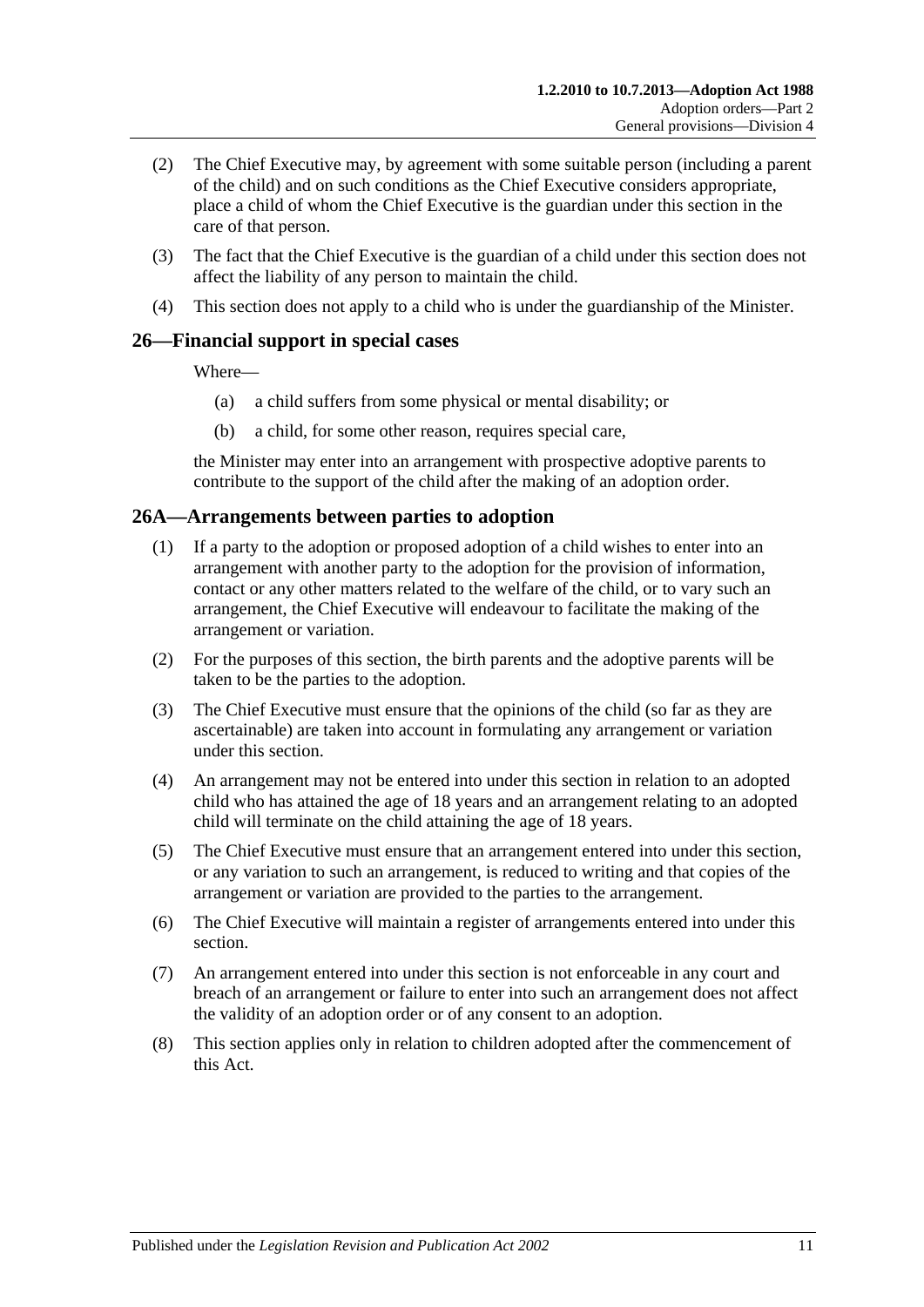# <span id="page-11-0"></span>**Part 2A—Open adoptions**

## <span id="page-11-1"></span>**27—Right to obtain information once adopted person turns 18**

- (1) Subject to this Part, an adopted person who has attained the age of 18 years or, if the adopted person consents or is dead or cannot be located, a lineal descendant of the adopted person, may obtain—
	- (a) the names and dates of birth (if known) of the person's birth parents;
	- (b) any other information in the possession of the Chief Executive relating to the birth parents and the circumstances of the adoption<sup>1</sup>;
	- (c) any message, information or item given to the Chief Executive by a birth parent with instructions that it be provided to the adopted person;
	- (d) information in the possession of the Chief Executive relating to a sibling (whether of the whole or half blood) of the person who has also been adopted and who has also attained the age of 18 years.
- (2) Subject to this Part, if an adopted person has attained the age of 18 years, a birth parent of the person or, if the birth parents consent or are dead or cannot be located, a person who would have been a relative of the person if the adoption order had not been made, may obtain—
	- (a) the names of the adoptive parents and the adopted person;
	- (b) any other information in the possession of the Chief Executive relating to the adoptive parents and the adopted person;
	- (c) any message, information or item given to the Chief Executive by an adopted person or adoptive parent with instructions that it be provided to the birth parent.
- (3) Subject to this Part, if an adopted person has attained the age of 18 years, an adoptive parent of the person may, with the consent of the adopted person, obtain—
	- (a) any information in the possession of the Chief Executive relating to the adopted person's birth parents;
	- (b) any message, information or item given to the Chief Executive by a birth parent with instructions that it be provided to the adoptive parents.
- (4) In providing information under this section the Chief Executive must not reveal the name of a person (other than a birth parent and any siblings of the whole or half blood of the adopted person who have attained the age of 18 years) who would have been a relative of the adopted person if the adoption order had not been made.
- <span id="page-11-2"></span>(5) Nothing in this section entitles a person to obtain information the disclosure of which the Chief Executive has determined, in his or her absolute discretion, would be an unjustifiable intrusion on the privacy of the person to whom the information relates.
- (6) The Chief Executive must establish and maintain written guidelines regarding the exercise of the Chief Executive's discretion under [subsection](#page-11-2) (5).
- (7) The Chief Executive must give a copy of the guidelines, on request, to any person.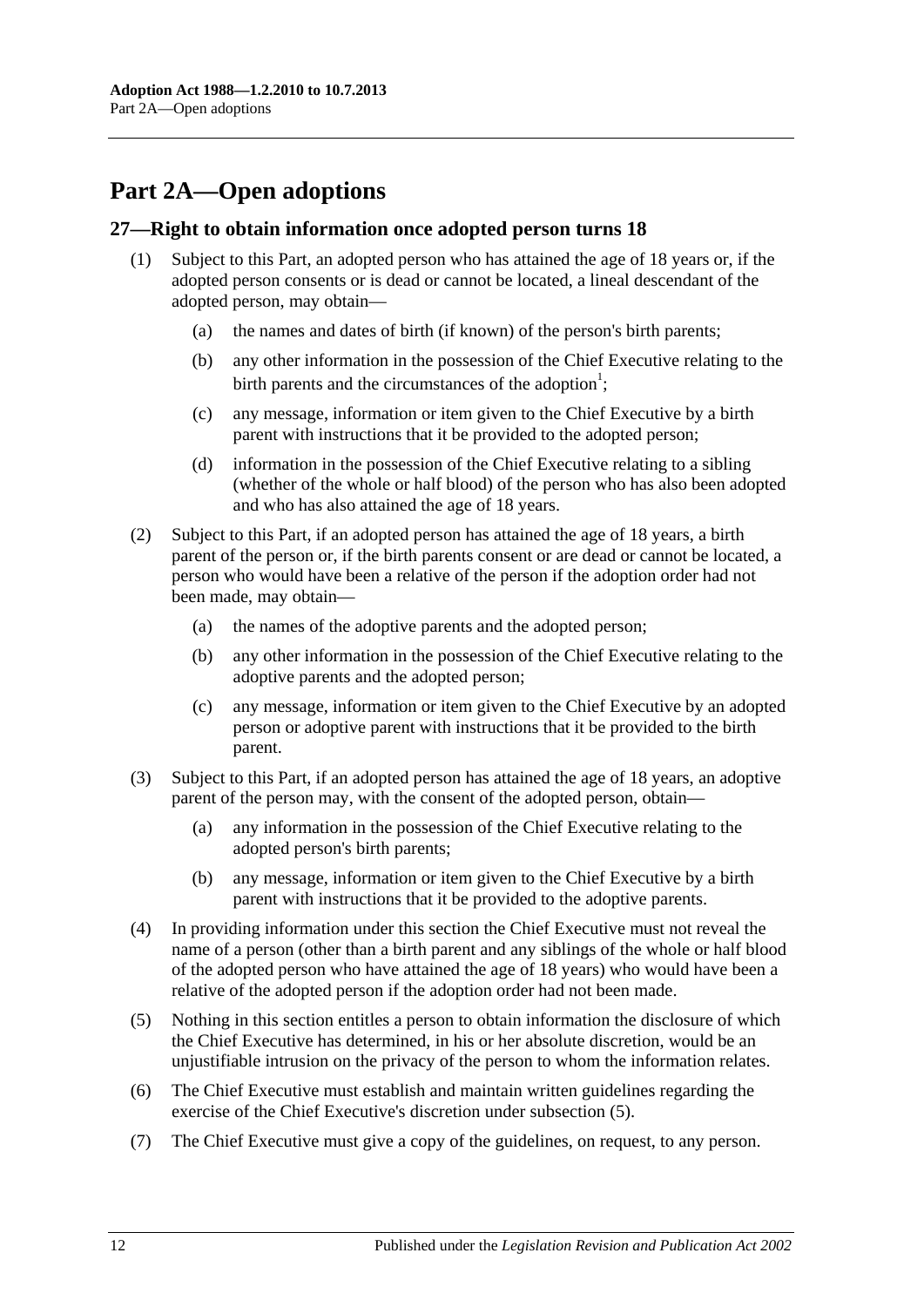**Note—**

1 See also [section](#page-16-1) 41 in relation to birth certificates.

#### <span id="page-12-0"></span>**27A—Information may be provided earlier, in the Chief Executive's discretion**

The Chief Executive will disclose information to an adopted person or a birth parent before an entitlement to the information arises under [section](#page-11-1) 27, if consent to the disclosure is given by—

- (a) in the case of disclosure to an adopted person—
	- (i) the adoptive parents; and
	- (ii) if the name of a birth parent is to be disclosed—that parent; or
- (b) in the case of disclosure to a birth parent—
	- (i) the adoptive parents; and
	- (ii) if the adopted person has attained the age of 12 years—the adopted person.

#### <span id="page-12-1"></span>**27B—Limitation of right to obtain information where adoption occurred before commencement of Act**

- (1) A person adopted before the commencement of this Act may lodge with the Chief Executive a direction that information in the Chief Executive's possession that would enable the person to be traced not be disclosed.
- (2) A birth parent of a person adopted prior to the commencement of this Act may lodge with the Chief Executive a direction that information in the Chief Executive's possession that would enable the birth parent to be traced not be disclosed.
- (3) An adoptive parent of a person adopted prior to the commencement of this Act may lodge with the Chief Executive a direction that information in the Chief Executive's possession that would enable the adoptive parent to be traced not be disclosed.
- (4) Subject to [subsection](#page-12-2) (5), where a direction has been lodged under this section, the Chief Executive must not disclose information in contravention of the direction.
- <span id="page-12-2"></span>(5) Where—
	- (a) a direction has been lodged by an adoptive parent; but
	- (b) a direction has not been lodged by the adopted person,

the adoptive parent's direction does not operate to prevent the disclosure of information that is relevant to the welfare or whereabouts of the adopted person.

- (6) A person lodging a direction under this section may provide the Chief Executive with written reasons for the direction and, if so provided, the reasons must be released by the Chief Executive if a request for information about the person is subsequently made under this Part.
- (7) A direction under this section—
	- (a) may, if the adopted person or adoptive or birth parent is mentally incapacitated within the meaning of the *[Guardianship and Administration](http://www.legislation.sa.gov.au/index.aspx?action=legref&type=act&legtitle=Guardianship%20and%20Administration%20Act%201993)  Act [1993](http://www.legislation.sa.gov.au/index.aspx?action=legref&type=act&legtitle=Guardianship%20and%20Administration%20Act%201993)*, be given on behalf of that person or parent by his or her guardian appointed under that Act; and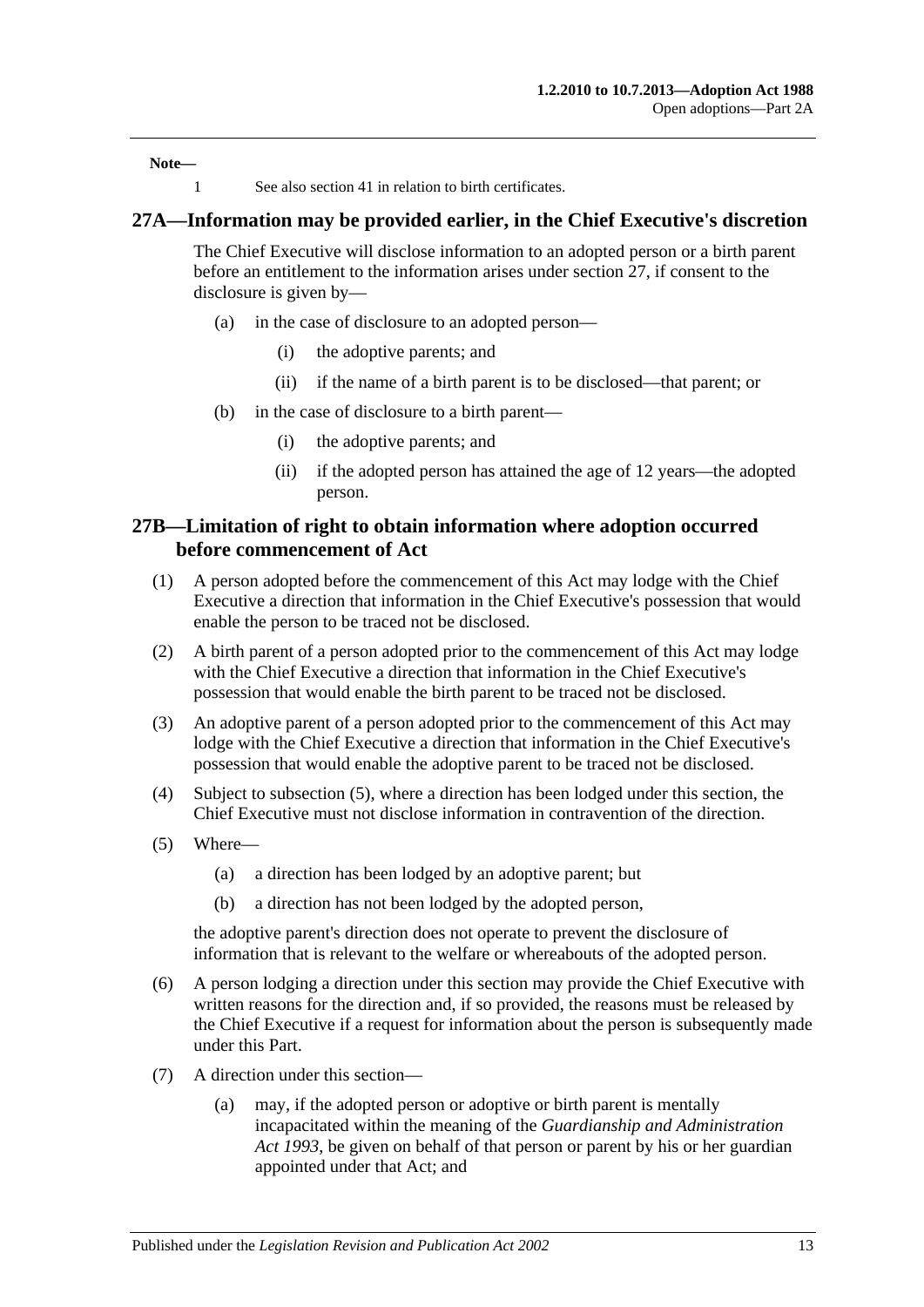- (b) has effect for a period of five years, unless revoked earlier; and
- (c) may, on the expiration of a period for which it has effect, be renewed; and
- (d) must be lodged, renewed or revoked in a manner approved by the Chief Executive (but the Chief Executive cannot require that a renewal be lodged in person).
- (8) The Chief Executive will, if necessary, send a person who has lodged a direction under this section a renewal notice approximately 6 months, 3 months and 2 weeks before the date on which the direction will expire, unless the person has requested in writing that no such notices be sent.
- (9) Subject to any written directions of the person to the contrary, a renewal notice will be sent to a person at his or her address last known to the Chief Executive.

#### <span id="page-13-0"></span>**27C—Interviews**

The Chief Executive may, before providing information to a person or accepting a direction from a person under this Part, invite the person to participate in an interview with a person authorised by the Chief Executive.

#### <span id="page-13-1"></span>**27D—Minister's power to authorise disclosure**

Despite anything contained in this Part, the Minister may authorise disclosure of any information if the disclosure is necessary in the interests of the welfare of an adopted person.

#### <span id="page-13-2"></span>**27E—Requirement for consent is waived on death**

A requirement under this Part that the consent of a person be obtained before information may be disclosed is waived on the death of that person.

# <span id="page-13-3"></span>**Part 3—Miscellaneous**

#### <span id="page-13-6"></span><span id="page-13-4"></span>**28—Certain agreements illegal**

- (1) An agreement under which a parent or guardian of a child receives any consideration (other than a consideration of a kind authorised by the Chief Executive) for a consent to the adoption of the child, is illegal and void.
- (2) A person who is a party to an agreement of a kind referred to in [subsection](#page-13-6) (1) is guilty of an offence.

Maximum penalty: \$10 000 or two years imprisonment.

#### <span id="page-13-7"></span><span id="page-13-5"></span>**29—Negotiations for adoption**

- (1) Subject to this section, a person or organisation that conducts negotiations leading, or intended to lead, to the making of an adoption order is guilty of an offence. Maximum penalty: \$10 000 or two years imprisonment.
- (2) [Subsection](#page-13-7) (1) does not apply—
	- (a) to negotiations conducted for no fee by, or on behalf of, a parent, guardian or relative of a child for an adoption order in favour of a relative of the child or a person who is cohabiting with a parent of the child in a marriage relationship; or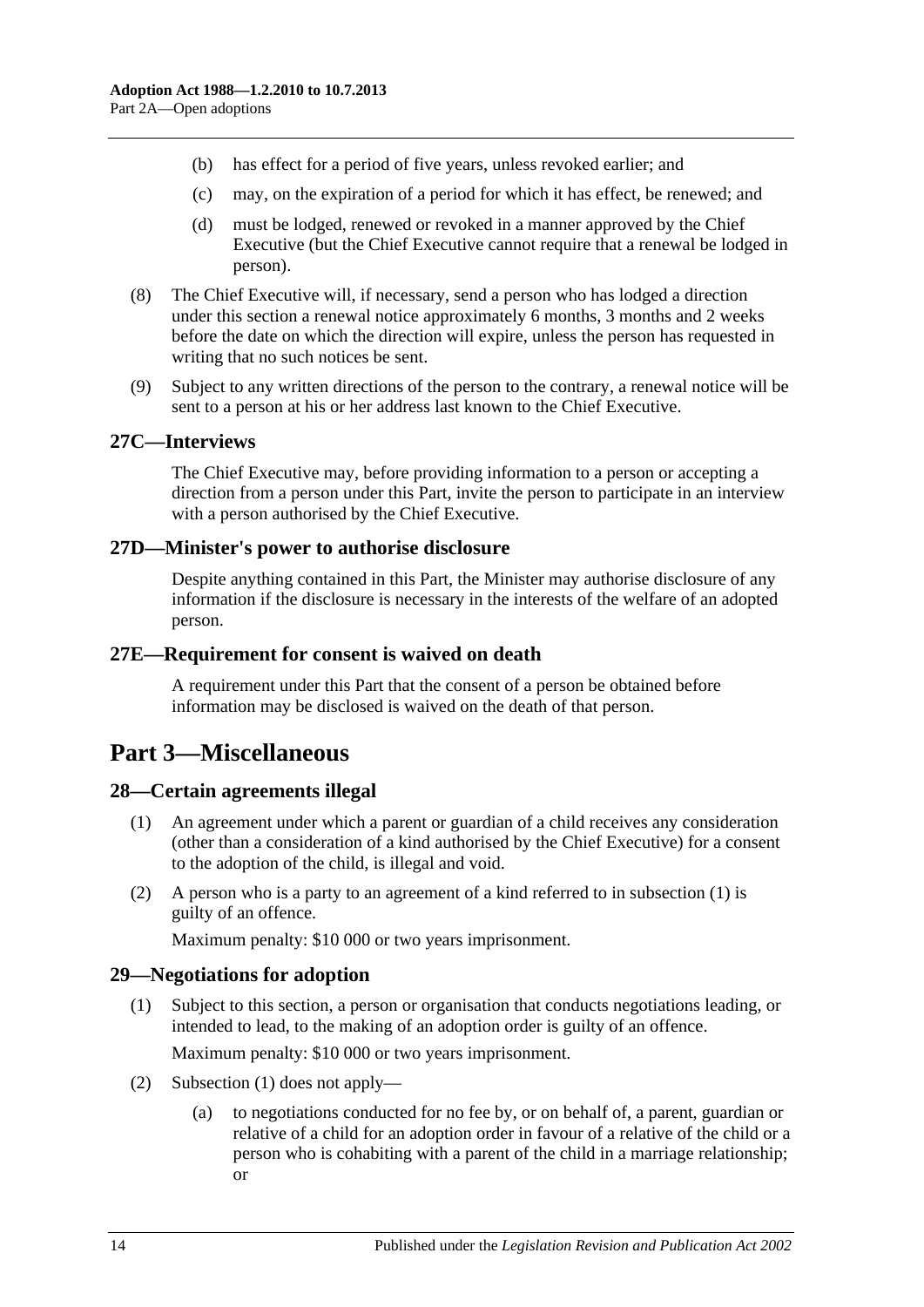- (b) to negotiations conducted by a person or organisation approved by the Chief Executive.
- (3) An approval under this section is subject to any prescribed conditions and any other conditions imposed by the Chief Executive.
- <span id="page-14-3"></span>(4) The Chief Executive may withdraw such an approval if the person or organisation—
	- (a) breaches a condition of the approval; or
	- (b) acts improperly in the course of or in relation to the adoption or proposed adoption of a child.
- (4a) For the purposes of [subsection](#page-14-3) (4), an organisation will be taken to have acted improperly in the course of or in relation to an adoption or proposed adoption if a servant or agent of the organisation acts improperly in the course of or in relation to the adoption or proposed adoption.
- (5) Any fee paid for negotiations conducted in contravention of this section may be recovered as a debt.

## <span id="page-14-0"></span>**30—Enticing child away**

A person must not take or entice a child away from a person who is entitled to custody of the child in pursuance of an adoption order with intent to deprive that person of the child.

Maximum penalty: \$10 000 or two years imprisonment.

#### <span id="page-14-1"></span>**31—Publication of names etc of persons involved in proceedings**

- (1) A person who publishes or causes to be published in the news media—
	- (a) the name of a child, or material tending to identify a child, in relation to whom proceedings have been taken under this Act or any other Australian law that substantially corresponds to this Act;
	- (b) the name of a parent or guardian, or material tending to identify a parent or guardian, of a child in relation to whom proceedings have been taken under this Act or any other Australian law that substantially corresponds to this Act;
	- (c) the name of a party, or material tending to identify a party, to proceedings under this Act or any other Australian law that substantially corresponds to this Act,

is guilty of an offence.

Maximum penalty: \$20 000.

(2) This section does not prevent a publication made in pursuance of an authorisation granted by the Court or the Chief Executive.

#### <span id="page-14-2"></span>**32—Publication of certain material related to adoption**

A person who publishes or causes to be published in the news media material to the following effect—

- (a) that a person desires to enter into negotiations with the parents or guardians of a child with a view to adoption of the child;
- (b) that a person has a child that he or she desires to place with adoptive parents,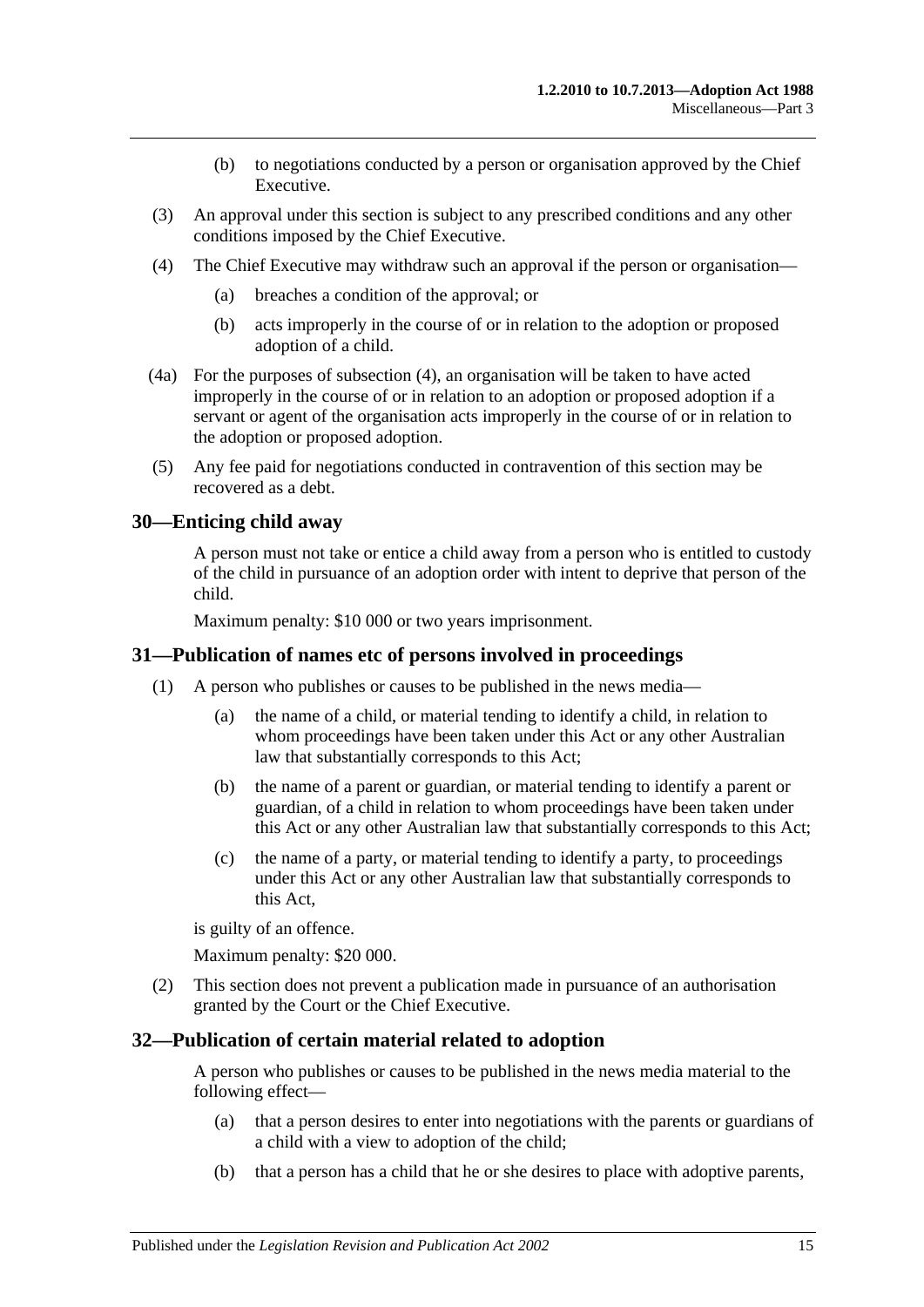is guilty of an offence.

Maximum penalty: \$20 000.

#### <span id="page-15-0"></span>**33—False or misleading statements**

A person must not make a statement knowing it to be false or misleading in a material respect for the purposes of, or in connection with, a proposed adoption under this Act.

Maximum penalty: \$5 000 or one years imprisonment.

#### <span id="page-15-1"></span>**34—Impersonation**

A person must not falsely represent himself or herself to be a person whose consent to the adoption of a child is required by this Act.

Maximum penalty: \$5 000 or one years imprisonment.

#### <span id="page-15-2"></span>**35—Presenting forged consent**

A person must not present, or cause to be presented, in connection with an application for an adoption order a document purporting to be an instrument of consent to the adoption knowing that the signature to the document is or was forged or obtained by fraud, duress or other improper means.

Maximum penalty: \$5 000 or one years imprisonment.

#### <span id="page-15-3"></span>**36—Confidentiality**

A person who is, or has been, engaged in duties related to the administration of this Act must not disclose information relating to an adopted person or the birth or adoptive parents of an adopted person obtained in the course of those duties except—

- (a) in the administration of this Act; or
- (b) as authorised or required by law; or
- (c) with the consent of the person to whom the information relates.

Maximum penalty: \$10 000.

#### <span id="page-15-4"></span>**37—Offences**

- (3) A prosecution for an offence against this Act will not be commenced without the consent of the Minister.
- (4) In proceedings for an offence against this Act a document apparently signed by the Minister stating that the Minister consents to a particular prosecution will be accepted, in the absence of proof to the contrary, as proof of that consent.

#### <span id="page-15-5"></span>**38—Age**

Where the age of a person is material to proceedings under this Act and there is no certain evidence of age, a court may act on its own estimate of the age of that person.

#### <span id="page-15-6"></span>**39—Intervention in proceedings**

- (1) The Chief Executive is entitled to intervene in any proceedings under this Act.
- (2) A court may order that any person who has, in the opinion of the court, a proper interest in proceedings under this Act be joined as a party to the proceedings.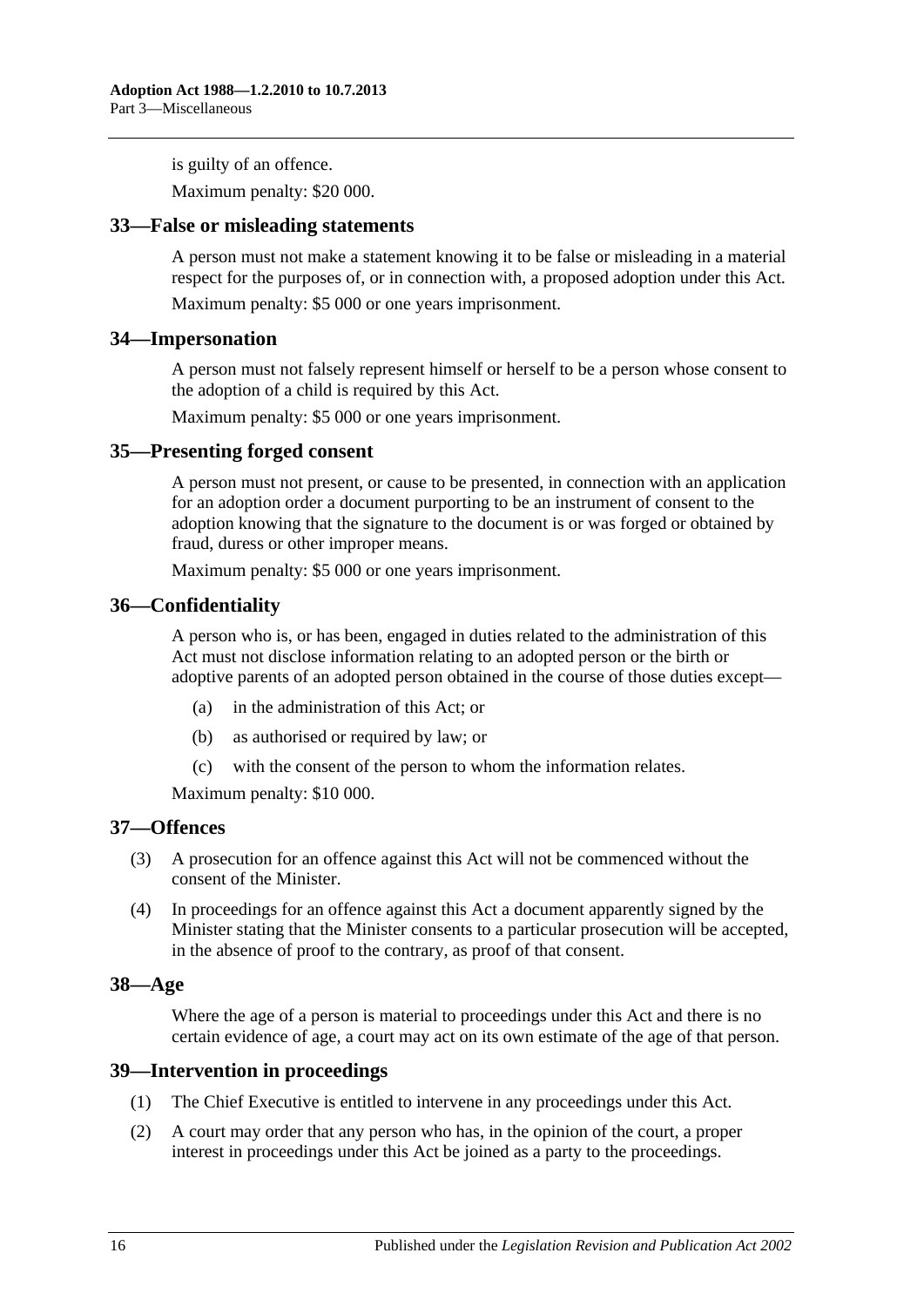#### <span id="page-16-0"></span>**40—Costs**

In proceedings under this Act, the Court may, subject to the regulations, make such orders as to costs and security for costs as it considers appropriate.

## <span id="page-16-6"></span><span id="page-16-1"></span>**41—Registration**

- (1) Subject to a direction under [subsection](#page-16-3) (2), the Registrar of Births, Deaths and Marriages must, on receipt of notice of the adoption of a child, cancel any entry formerly made in the register of births relating to the child and make a fresh entry containing—
	- (a) a statement of the date and place of birth of the child; and
	- (b) the names of the persons who are in contemplation of law the parents of the child following the adoption.
- <span id="page-16-3"></span>(2) Subject to [subsection](#page-16-4) (3), the Court may, on the application of the adoptive parents or the Chief Executive, direct the Registrar of Births, Deaths and Marriages not to cancel any entry formerly made in the register of births relating to the child but instead to add to that entry a note of the names of the adoptive parents.
- <span id="page-16-4"></span>(3) Where either or both of the birth parents of the child are alive, the Court must not give a direction under [subsection](#page-16-3) (2) unless satisfied that the information relating to the birth parents of the child contained in the entry is known to the child or that the birth parents approve of the child having access to that information.
- (4) Subject to [subsection](#page-16-5) (7), the Registrar of Births, Deaths and Marriages must not allow any person access to information contained in an entry cancelled under [subsection](#page-16-6) (1) or in an entry in the register of births relating to a person who was adopted before the commencement of this Act except on the authorisation of the Chief Executive.
- <span id="page-16-7"></span>(5) The Chief Executive must not authorise access to information by a person who was adopted before the commencement of this Act if a birth parent of the person directs the Chief Executive not to do so.
- (6) A direction under [subsection](#page-16-7) (5)—
	- (a) has effect for a period of five years, unless revoked earlier;
	- (b) may, on the expiration of a period for which it has effect, be renewed;
	- (c) must be lodged, renewed or revoked in a manner approved by the Chief Executive.
- <span id="page-16-5"></span>(7) The Registrar of Births, Deaths and Marriages may, without the authorisation of the Chief Executive, allow access to information contained in an entry cancelled under [subsection](#page-16-6) (1)—
	- (a) if the person to whom the entry relates has attained the age of 18 years, to that person;
	- (b) to a birth parent of the person to whom the entry relates.

## <span id="page-16-2"></span>**42—Regulations**

(1) The Governor may make such regulations as are contemplated by this Act, or as are necessary or expedient for the purposes of this Act.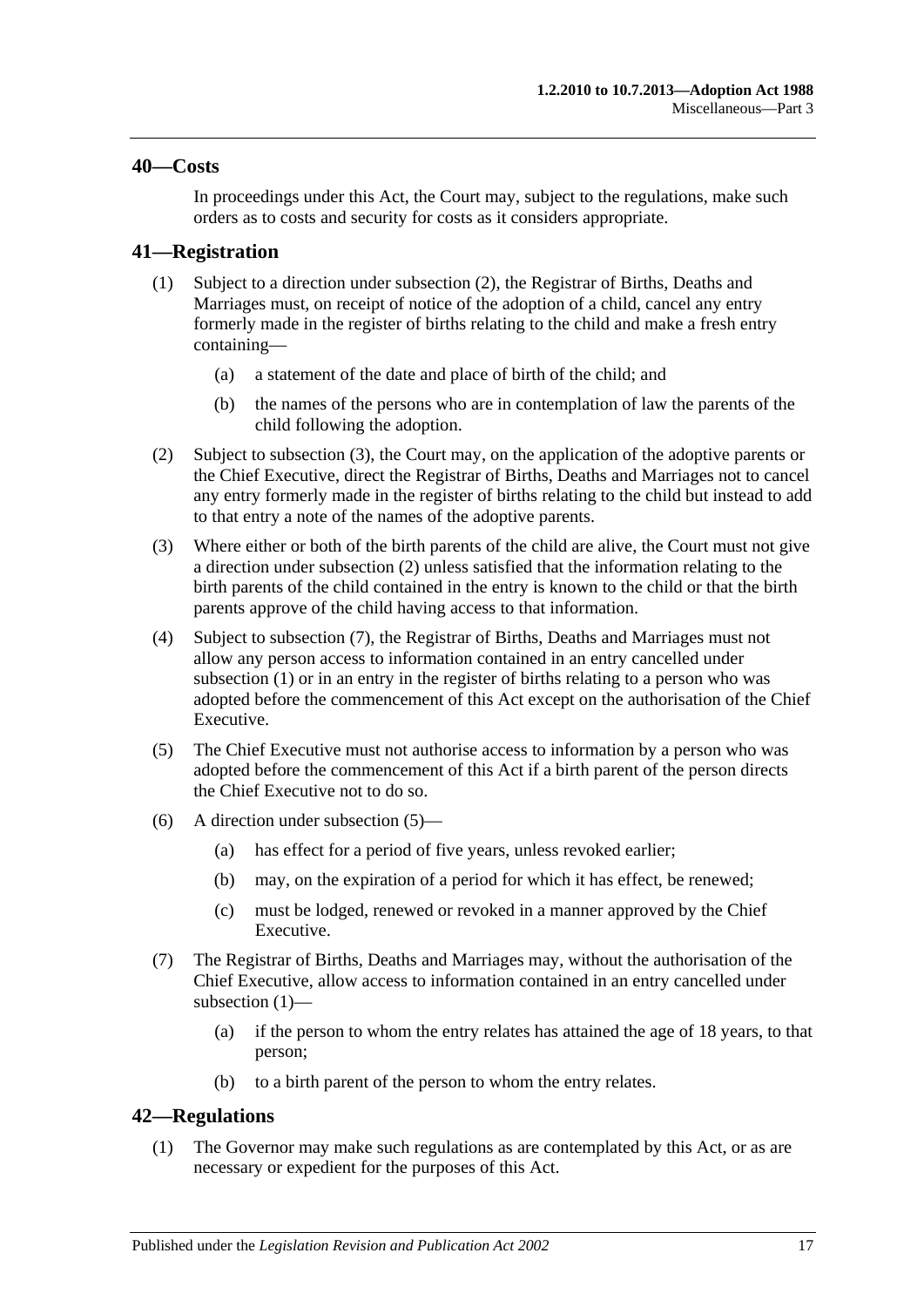- (2) In particular, the regulations may prescribe or make provision for—
	- (a) matters of practice, procedure or evidence in or in connection with proceedings under this Act; and
	- (b) the forms to be used for the purposes of this Act; and
	- (c) fees to be paid in respect of any matter under this Act, and the waiving of any such fees; and
	- (d) the keeping of registers of adoptions and the regulation of access to those registers; and
	- (e) the practice and procedure to be followed in obtaining and giving notice of any consent required for the purposes of this Act; and
	- (f) counselling in relation to adoption; and
	- (g) the payment of witnesses' expenses in connection with proceedings under this Act; and
	- (h) the criteria on which the eligibility of persons for approval by the Chief Executive as fit and proper persons to adopt children will be determined; and
	- $(i)$  the
		- (i) keeping of registers of persons approved by the Chief Executive as fit and proper persons to adopt children; and
		- (ii) order in which persons whose names are included in a register may be selected to be applicants for adoption orders; and
		- (iii) removal of names from a register; and
	- (j) the institution, hearing and determination of proceedings to review—
		- (i) any decision of the Chief Executive refusing to approve a person as being a fit and proper person to adopt children; or
		- (ii) any decision by the Chief Executive to remove the name of a person from the register of persons whom he or she has approved as fit and proper persons to adopt children; or
		- (iii) any other decision of the Chief Executive under this Act of a kind specified in the regulations; and
	- (k) constituting adoption boards for the purpose of hearing and determining those proceedings, prescribing the practice and procedure of those boards and conferring on those boards—
		- (i) power to vary or reverse any decision of the Chief Executive in respect of which proceedings for review have been brought; and
		- (ii) power to remit any matter arising in the proceedings to the Chief Executive for further consideration; and
		- (iii) any incidental or ancillary powers; and
	- (l) fines not exceeding \$1 250 for contravention of, or non-compliance with, a regulation.
- (3) The regulations may confer discretionary powers.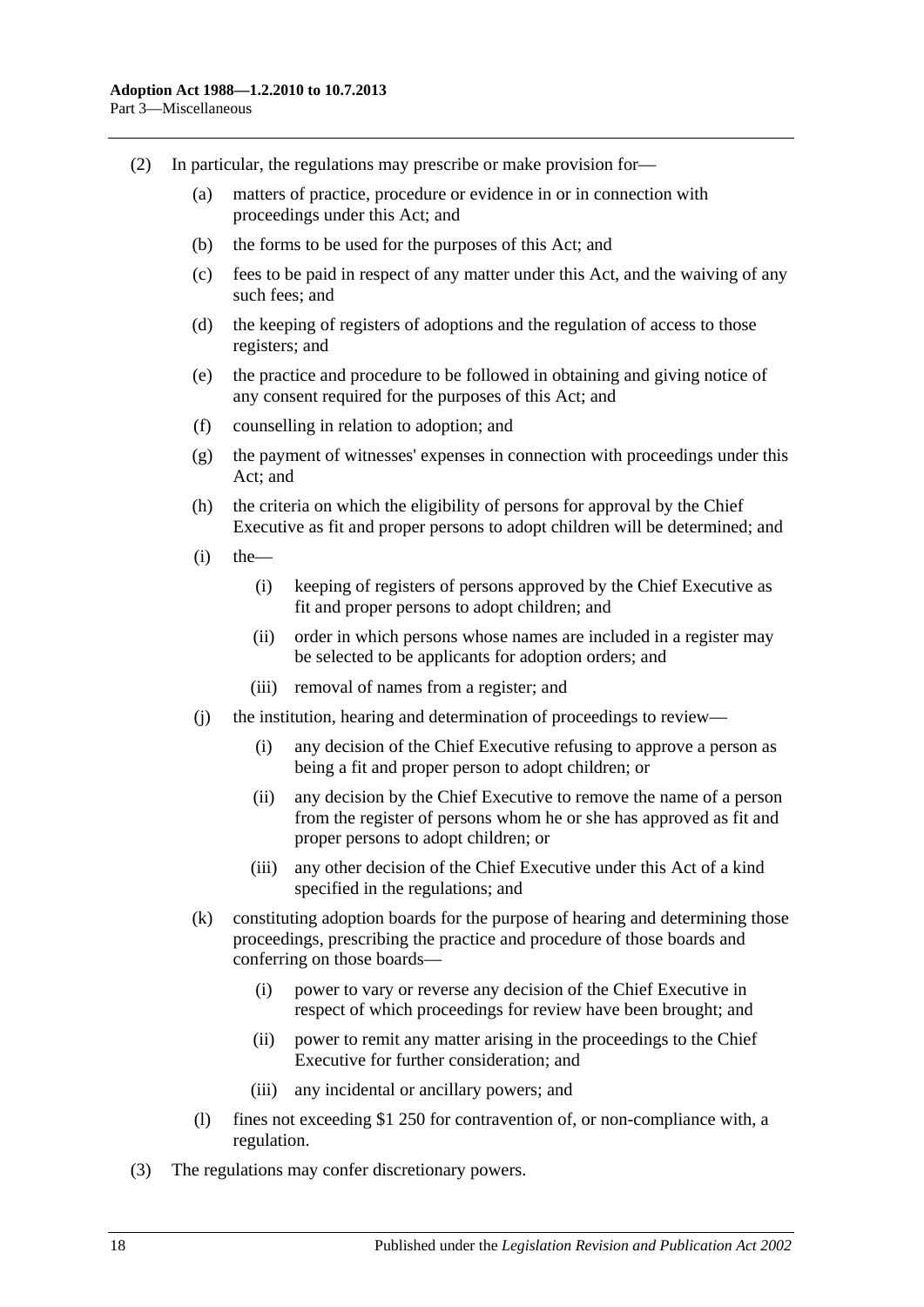# <span id="page-18-0"></span>**Legislative history**

# **Notes**

- Please note—References in the legislation to other legislation or instruments or to titles of bodies or offices are not automatically updated as part of the program for the revision and publication of legislation and therefore may be obsolete.
- Earlier versions of this Act (historical versions) are listed at the end of the legislative history.
- For further information relating to the Act and subordinate legislation made under the Act see the Index of South Australian Statutes or www.legislation.sa.gov.au.

# **Legislation repealed by principal Act**

The *Adoption Act 1988* repealed the following:

*Adoption of Children Act 1967*

# **Legislation amended by principal Act**

The *Adoption Act 1988* amended the following:

*Children's Protection and Young Offenders Act 1979*

# **Principal Act and amendments**

New entries appear in bold.

| Year No |     | Title                                                                                    | Assent     | Commencement                                                    |
|---------|-----|------------------------------------------------------------------------------------------|------------|-----------------------------------------------------------------|
| 1988    | 90  | Adoption Act 1988                                                                        | 1.12.1988  | 17.8.1989 (Gazette 17.8.1989 p566)                              |
| 1993    | 59  | Mental Health Act 1993                                                                   | 27.5.1993  | 6.3.1995 (Gazette 2.3.1995 p734)                                |
| 1996    | -83 | Adoption (Miscellaneous) Amendment 12.12.1996<br>Act 1996                                |            | 5.10.1997 (Gazette 11.9.1997 p702)                              |
| 2005 56 |     | Justices of the Peace Act 2005                                                           | 17.11.2005 | Sch 2 (cll 5 & 6)-1.7.2006 ( <i>Gazette</i><br>22.6.2006 p2012) |
| 2009    | 84  | <b>Statutes Amendment (Public Sector</b><br><b>Consequential Amendments) Act</b><br>2009 | 10.12.2009 | Pt 10 (s 21)-1.2.2010 (Gazette<br>28.1.2010 p320)               |

# **Provisions amended**

New entries appear in bold.

Entries that relate to provisions that have been deleted appear in italics.

| Provision          | How varied                      | Commencement |
|--------------------|---------------------------------|--------------|
| Long title         | amended by $83/1996$ s 27 (Sch) | 5.10.1997    |
| Pt <sub>1</sub>    |                                 |              |
| Pt 1 Div 1 heading | deleted by $83/1996$ s 3        | 5.10.1997    |
| ss 2 and 3         | deleted by $83/1996$ s 27 (Sch) | 5.10.1997    |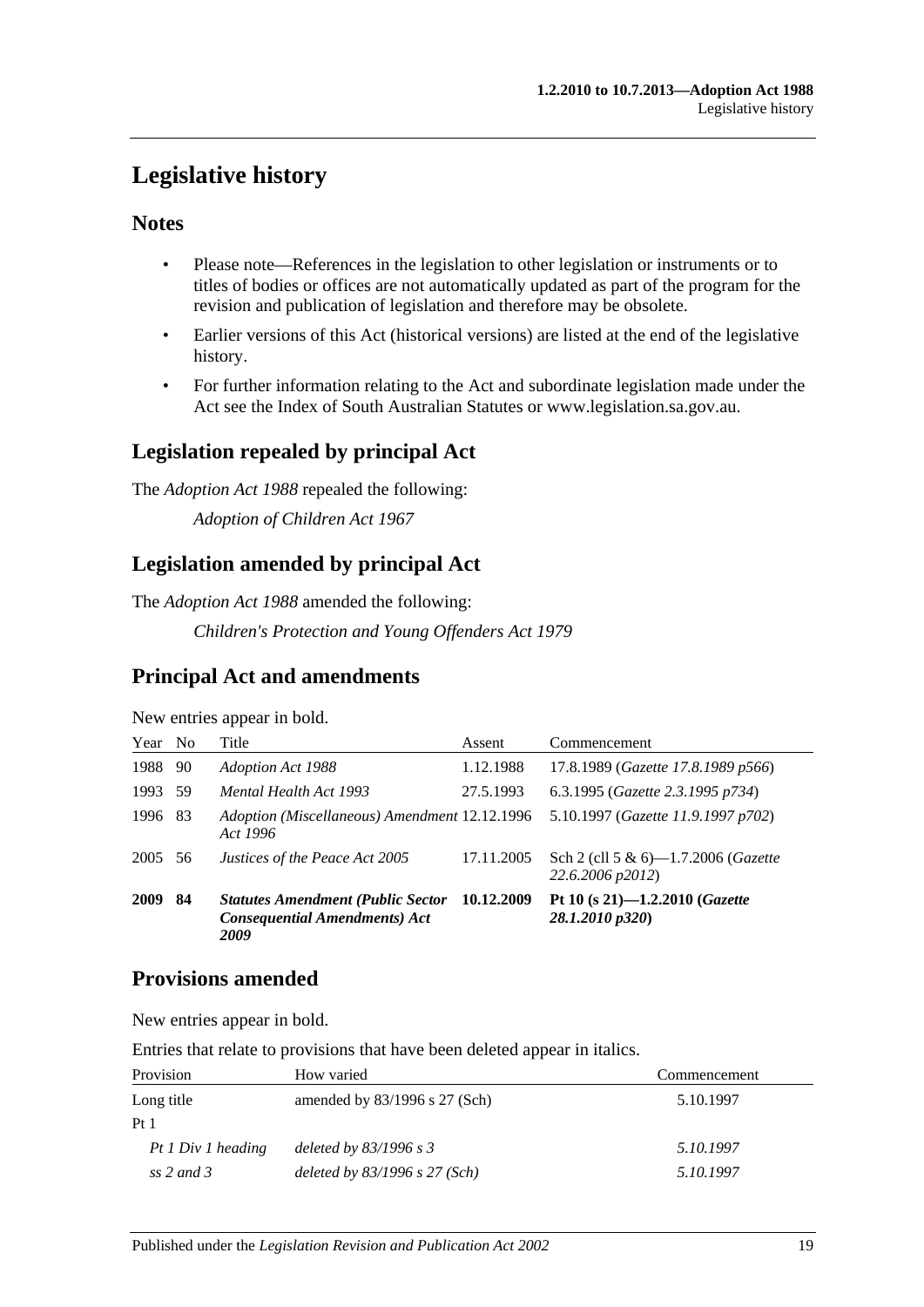#### s 4

| s(4(1)                  |                                                                          |           |
|-------------------------|--------------------------------------------------------------------------|-----------|
| adoptive parent         | inserted by $83/1996$ s $4(a)$                                           | 5.10.1997 |
| birth parent            | inserted by $83/1996$ s $4(b)$                                           | 5.10.1997 |
| <b>Chief Executive</b>  | inserted by $83/1996$ s $4(b)$                                           | 5.10.1997 |
|                         | substituted by 84/2009 s 21                                              | 1.2.2010  |
| the Convention          | inserted by $83/1996$ s $4(c)$                                           | 5.10.1997 |
|                         | Convention country inserted by $83/1996$ s $4(c)$                        | 5.10.1997 |
| the Court               | amended by 83/1996 s 4(d)                                                | 5.10.1997 |
|                         | amended by 56/2005 Sch 2 cl 5(1)                                         | 1.7.2006  |
| the<br>Director-General | deleted by $83/1996$ s $4(e)$                                            | 5.10.1997 |
| Family Law<br>Act 1975  | inserted by $83/1996$ s $4(e)$                                           | 5.10.1997 |
| guardian                | substituted by $83/1996$ s $4(f)$                                        | 5.10.1997 |
| $s(4(1a)$ and $(1b)$    | inserted by $56/2005$ Sch 2 cl $5(2)$                                    | 1.7.2006  |
| Pt1 Div2                | deleted by 83/1996 s 5                                                   | 5.10.1997 |
| Pt1 Div3                | heading deleted by 83/1996 s 6                                           | 5.10.1997 |
| s 7A                    | inserted by 83/1996 s 7                                                  | 5.10.1997 |
| Pt 2                    |                                                                          |           |
| s <sub>8</sub>          |                                                                          |           |
| s(1)                    | amended by 83/1996 s 8                                                   | 5.10.1997 |
| s 8A                    | inserted by 83/1996 s 9                                                  | 5.10.1997 |
| s 9                     |                                                                          |           |
| s 9(1)–(3)              | amended by 83/1996 s 27 (Sch)                                            | 5.10.1997 |
| $s\ 9(3a)$              | inserted by 83/1996 s 10                                                 | 5.10.1997 |
| $\frac{10}{2}$          |                                                                          |           |
| 10(1)                   | s 10 amended and redesignated as $s$ 10(1) by<br>83/1996 ss 11, 27 (Sch) | 5.10.1997 |
| 10(2)                   | inserted by $83/1996$ s $11(b)$                                          | 5.10.1997 |
| s 11                    |                                                                          |           |
| s 11(1)                 | amended by 83/1996 s 12                                                  | 5.10.1997 |
| s 12                    |                                                                          |           |
| s 12(1)                 | amended by $83/1996$ s $13(a)$                                           | 5.10.1997 |
| 12(2)                   | amended by 83/1996 s 13(b)                                               | 5.10.1997 |
| $s\ 12(3)$              | amended by 83/1996 ss 13(c), 27 (Sch)                                    | 5.10.1997 |
| s <sub>13</sub>         | deleted by 83/1996 s 14                                                  | 5.10.1997 |
| s 14                    |                                                                          |           |
| s 14(1)                 | amended by 83/1996 s 15(a)                                               | 5.10.1997 |
| s 14(2)                 | amended by 83/1996 s 15(b)                                               | 5.10.1997 |
| s 15                    |                                                                          |           |
| s 15(1)                 | amended by $83/1996$ s $16(a)$                                           | 5.10.1997 |
| s $15(4)$ and $(6)$     | amended by 83/1996 s 27 (Sch)                                            | 5.10.1997 |
| s 15(5)                 | amended by 83/1996 s 16(b)                                               | 5.10.1997 |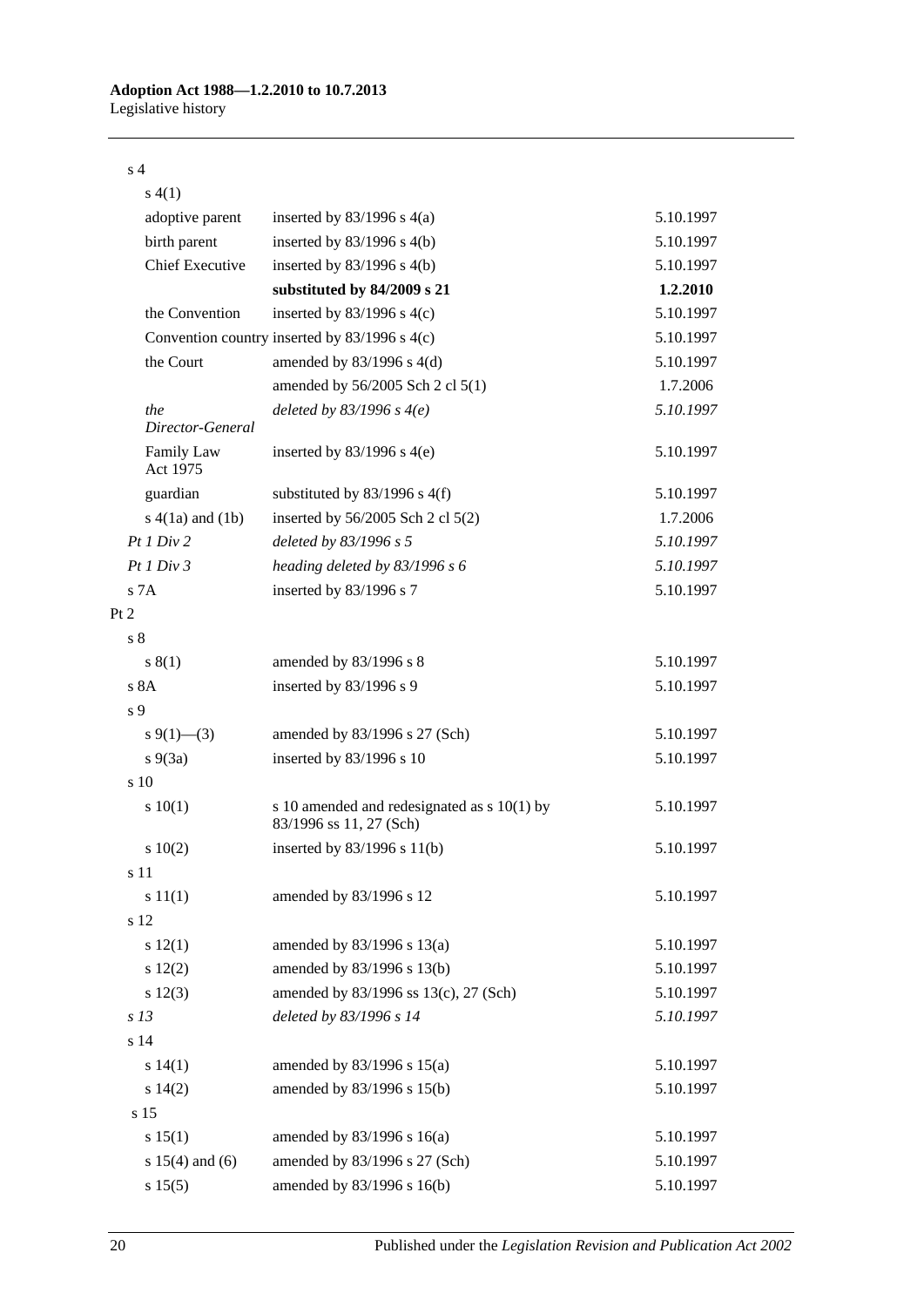#### **1.2.2010 to 10.7.2013—Adoption Act 1988** Legislative history

|                          | (c) deleted by $83/1996$ s $16(b)$           | 5.10.1997 |
|--------------------------|----------------------------------------------|-----------|
| $s\,15(8)$               | deleted by $83/1996$ s $16(c)$               | 5.10.1997 |
| s 16                     |                                              |           |
| s 16(2)                  | amended by 83/1996 s 27 (Sch)                | 5.10.1997 |
| s 17                     |                                              |           |
| s 17(1)                  | s 17 redesignated as s 17(1) by 83/1996 s 17 | 5.10.1997 |
| s 17(2)                  | inserted by 83/1996 s 17                     | 5.10.1997 |
| s 18                     |                                              |           |
| s 18(3)                  | inserted by 83/1996 s 18                     | 5.10.1997 |
| s 19                     |                                              |           |
| s $19(1)$ and $(2)$      | amended by 83/1996 s 27 (Sch)                | 5.10.1997 |
| s 21                     |                                              |           |
| $s\ 21(a1)$              | inserted by $83/1996$ s $19(a)$              | 5.10.1997 |
| $s \, 21(1)$             | amended by 83/1996 s 19(b)                   | 5.10.1997 |
| $s\ 21(2)$               | amended by 83/1996 s 19(c)                   | 5.10.1997 |
| s 22                     |                                              |           |
| $s\,22(1)$               | amended by 83/1996 ss 20, 27 (Sch)           | 5.10.1997 |
| s <sub>25</sub>          |                                              |           |
| s 25(1)                  | amended by 83/1996 ss 21(a), 27 (Sch)        | 5.10.1997 |
| s 25(2)                  | amended by 83/1996 ss 21(b), 27 (Sch)        | 5.10.1997 |
| $s\,25(3)$               | amended by 83/1996 s 27 (Sch)                | 5.10.1997 |
| s 25(4)                  | inserted by $83/1996$ s $21(c)$              | 5.10.1997 |
| s 26A                    | inserted by 83/1996 s 22                     | 5.10.1997 |
| s27                      | amended by 59/1993 Sch cl 2                  | 6.3.1995  |
|                          | deleted by 83/1996 s 23                      | 5.10.1997 |
| Pt 2A                    | inserted by 83/1996 s 23                     | 5.10.1997 |
| Pt 3                     |                                              |           |
| s 28                     |                                              |           |
| s $28(1)$ and $(2)$      | amended by 83/1996 s 27 (Sch)                | 5.10.1997 |
| s 29                     |                                              |           |
| $s\,29(1)$ —(3)          | amended by 83/1996 s 27 (Sch)                | 5.10.1997 |
| $s\,29(4)$               | amended by 83/1996 ss 24(a), 27 (Sch)        | 5.10.1997 |
| $s\,29(4a)$              | inserted by 83/1996 s 24(b)                  | 5.10.1997 |
| s 30                     | amended by 83/1996 s 27 (Sch)                | 5.10.1997 |
| s 31                     |                                              |           |
| $s \, 31(1)$             | amended by 83/1996 ss 25, 27 (Sch)           | 5.10.1997 |
| $s \, 31(2)$             | amended by 83/1996 s 27 (Sch)                | 5.10.1997 |
| ss 32-35                 | amended by 83/1996 s 27 (Sch)                | 5.10.1997 |
| s 36                     | amended by 83/1996 ss 26, 27 (Sch)           | 5.10.1997 |
| s 37                     |                                              |           |
| $s \frac{37}{1}$ and (2) | deleted by 83/1996 s 27 (Sch)                | 5.10.1997 |
| s 39                     |                                              |           |
| $s \, 39(1)$             | amended by 83/1996 s 27 (Sch)                | 5.10.1997 |
|                          |                                              |           |